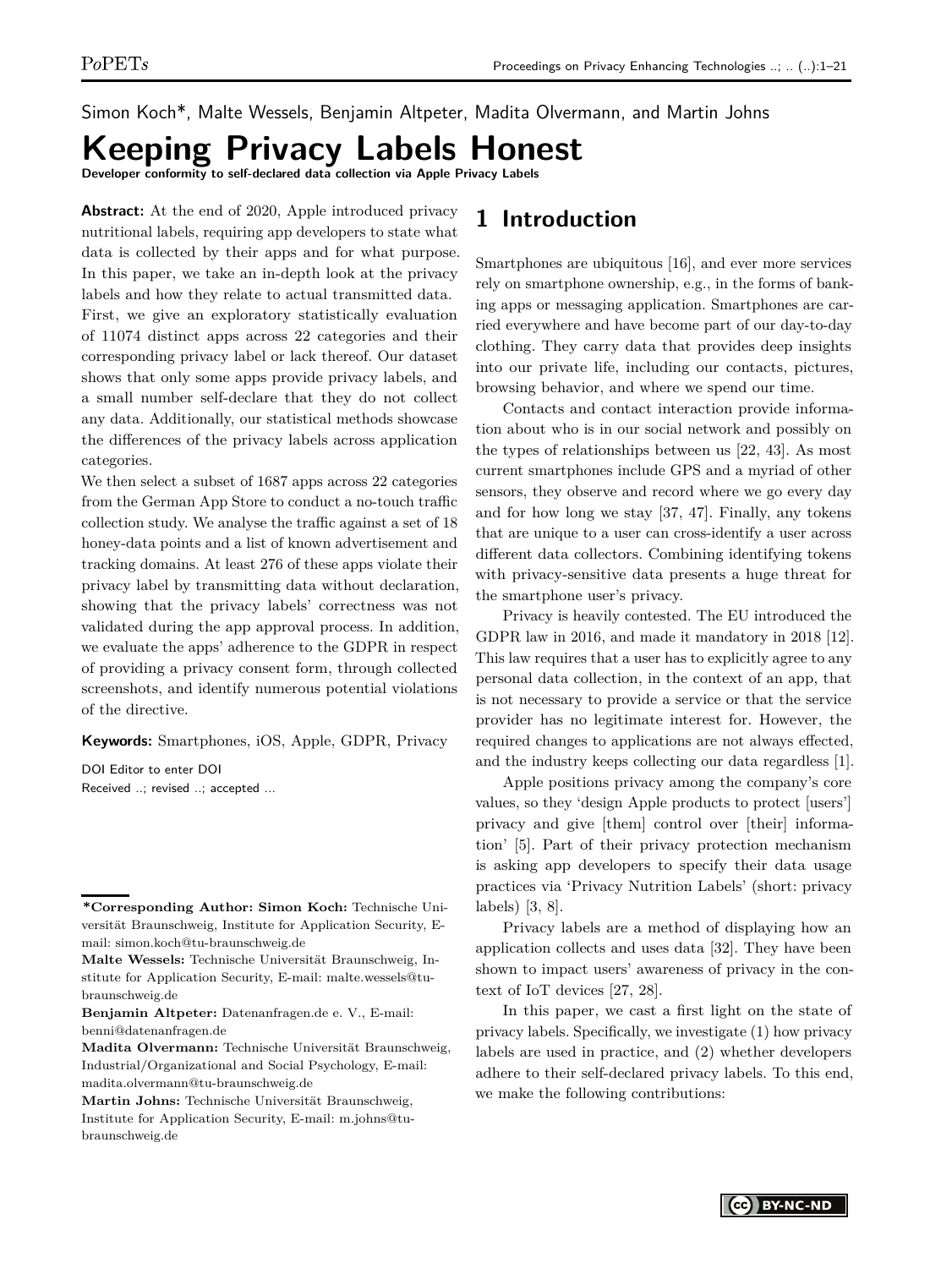- We present a comprehensive exploratory statistical analysis of privacy labels for 11074 apps across 22 categories, including three case studies for the categories Games, Finance, and Social Networking.
- We conduct a no-touch traffic collection of 1687 apps across 22 categories, leveraging honey data, with two purposes:
	- to compare the privacy label declarations with the actually transmitted honey data, and
	- to crosscheck the observed traffic against a set of known tracker domains.
- Finally, we evaluate app compliance with the GDPR by checking whether a data-collecting app displays a GDPR or privacy dialogue prior to collection.

To enable these studies, we provide the following technical advancements:

- infrastructure to conduct large-scale iPhone traffic interception, and
- a system to automatically detect privacy-label violation via traffic analysis.

Our experiments uncovered apps in which a privacy label validation did not take place during the Apple app store approval process. These apps clearly violate their labels by transferring information that has not been declared in the respective label.Additionally, we detect differences in collection behavior across different categories in the privacy labels and apps.

The remainder of the paper is structured as follows: We first discuss the legal context of data collection (Section [2\)](#page-1-0) and how Apple's privacy labels are structured (Section [3\)](#page-1-1). Then, we explain how we collected and analyzed a large set of privacy labels (Section [4\)](#page-3-0) and what information they contain (Section [5\)](#page-6-0). After the privacy label analysis, we detail our traffic collection framework and collection process, as well as the app dataset that we used (Section [6\)](#page-9-0). We then present an analysis of the traffic collected (Section [7\)](#page-10-0) and discuss its implications (Section [8\)](#page-12-0). These findings are contextualized by the limitations of our work (Section [9\)](#page-14-0) and related work (Section [10\)](#page-14-1). Finally, we summarize our key contributions and results, developing a perspective towards possible future work (Section [11\)](#page-15-0).

## <span id="page-1-0"></span>**2 GDPR Legislation**

The General Data Protection Regulation (GDPR) is a European Union (EU) law that came into effect on the 25 May, 2018 [\[18\]](#page-16-10). It applies to the processing of personal data of persons in the EU and European Economic Area (EEA).

Personal data is defined as 'any information relating to an identified or identifiable natural person'. This definition also includes any unique identification number such as advertising IDs, location, or credit card numbers [\[18\]](#page-16-10), and has been interpreted accordingly in previous work [\[23,](#page-16-11) [38\]](#page-17-3).

To be able to legally process personal data, the controller, i.e., the party deciding on the processing, must have a legal basis. Such a basis is also necessary if a third-party, called a processor, is doing the processing on behalf of the controller, e.g., in the case of tracking companies.

A controller or processor can process personal data if they are legally or contractually required to (e.g., to provide the app service), perform a duty in the public interest, have a legitimate interest, or if processing is necessary to protect the vital interests of the data subject. If none of these legal bases apply (e.g., for advertisements [\[10\]](#page-16-12)), explicit consent has to be given by the affected user.

Concerning consent, GDPR Art. 7(2) [\[7\]](#page-16-13) states that *if the data subject's consent is given in the context of a written declaration which also concerns other matters, the request for consent shall be presented in a manner which is clearly distinguishable from the other matters, in an intelligible and easily accessible form, using clear and plain language. Any part of such a declaration which constitutes an infringement of this Regulation shall not be binding.* This implies that the simple act of starting an app, or granting it permissions via the operating system, cannot constitute consent. Furthermore, the consent has to be explicit and a user has to have a meaningful choice, i.e., be able to opt-out without consequences.

## <span id="page-1-1"></span>**3 Apple Privacy Labels**

On 14 December 2020, Apple announced privacy labels on their App Store [\[4\]](#page-16-14) and introduced a privacy information section for each app. This is meant to give users key information on what data is collected and how it is used, i.e., whether for tracking, and whether it is linked to, or not linked to, the user [\[3,](#page-16-5) [8\]](#page-16-6). It is important to note that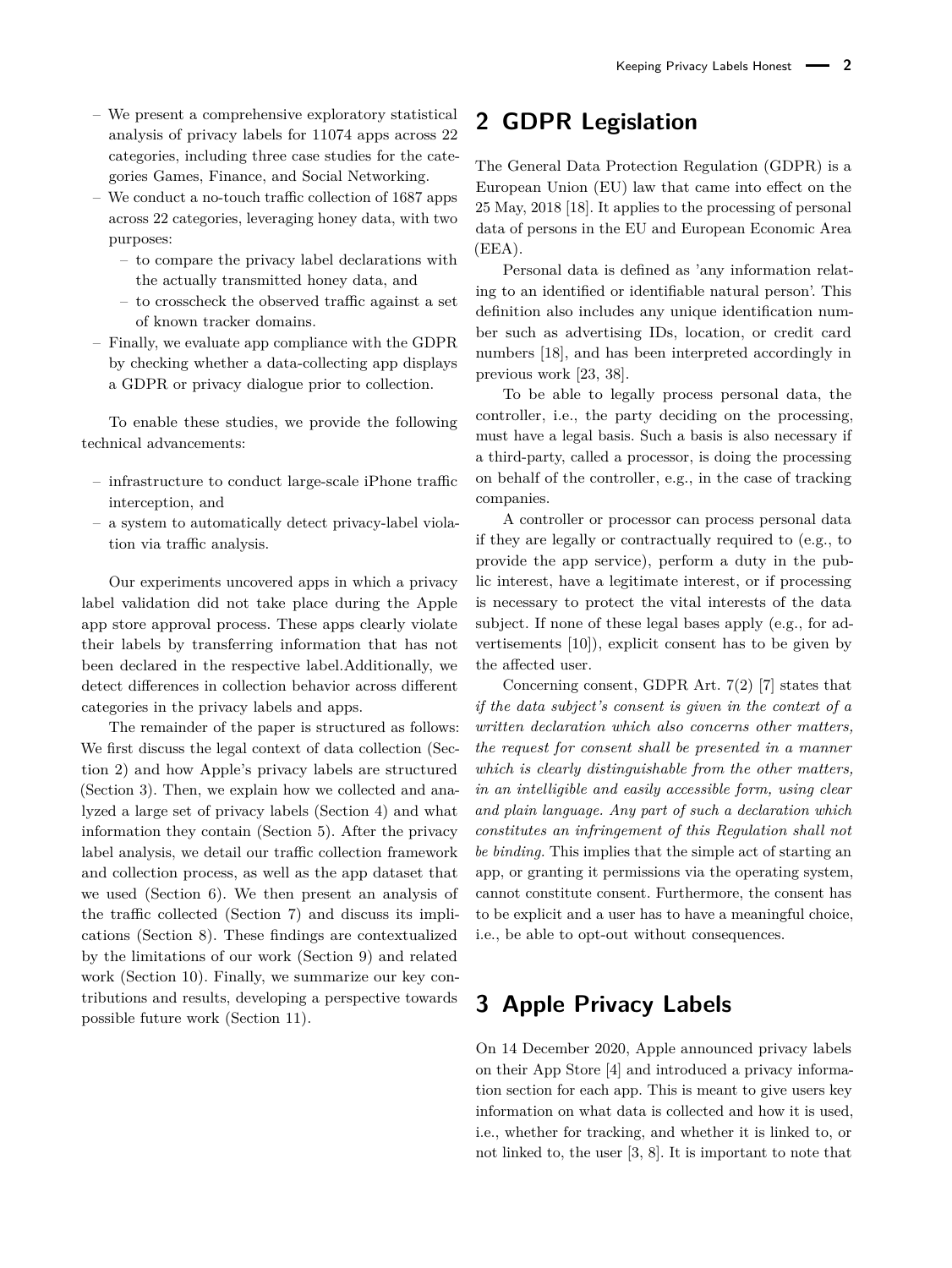<span id="page-2-0"></span>

**Fig. 1.** The structure of a privacy label. It starts leftmost with the privacy type. Followed by the purpose of data collection. Then rightmost the collected data categories. A connection indicates that the left element contains a list of the right element.

privacy labels are self-declared and, thus, inherit the trust that users place in the developer of the app itself. As far as we are aware, there is no entity fact-checking the labels.

In this section, we go into detail on how Apple structured the privacy labels and what information we can gain by studying them. The presented information is based on the developer documentation by Apple [\[3\]](#page-16-5).

## **3.1 Intended Contained Information**

Apple requires all apps to have privacy labels if uploaded or updated after their introduction. App developers thus have to identify any data collected from the user. Apple deems data *collected* when it has left the phone and is stored longer than minimally required to answer its immediate use.

The information is not limited to the data collected by the app itself, but is supposed also to identify the data collected by third-party partners or SDKs. Apple also stresses that an app's privacy practices should follow all applicable laws and that developers are responsible for keeping details accurate and up to date [\[3\]](#page-16-5).

We give a visual overview of the structure of a privacy label in Fig. [1.](#page-2-0)

### **3.2 Structure of the Privacy Labels**

The main categories of privacy labels are the privacy types. They explain how the data is collected and processed.

### **3.2.1 Privacy Types**

There are four different privacy types. The same privacy label can contain different privacy types except for *No Data Collected*, which mutually excludes any other label and does not provide further details.

**No Data Collected:** This privacy type is not further detailed, and simply states that the app does *not collect* any details.

**Data Used to Track the User:** This privacy type covers data collected for *tracking*. Tracking is defined as linking collected data with third-party data for targeted advertising or for measuring advertising outcomes. Additionally, the tracking label also includes data collected and then shared with data brokers. This privacy type contains a list of data categories collected.

**Data not Linked to the User:** This privacy type covers collected data that is *not linked* to the user. Apple explicitly states that data collected from an app is often linked to a user unless anonymization, such as a stripping process of user IDs, is put in place. They also stress that any action that either links the user's identity back to the data, or that combines the collected data in a form that allows linking back to the user's identity, excludes collected data from this category. This privacy type contains a list of purposes, each containing a list of the collected data categories.

**Data Linked to the User:** This privacy type covers collected data *linked* to the user, i.e., the collection does not fit the definition of data not linked to the user. It contains a list of purposes each containing a list of the collected data categories.

#### **3.2.2 Purposes**

Both of the user-*linked* and -*not linked* privacy types list the collected data by purpose. There are six different purposes:

**Third-Party Advertising:** Data used to display third-party ads in the application, or data shared with third-party advertisers who display third-party ads.

**Developer's Advertising:** Data used to display first-party ads, used for marketing directly to the user, or data shared with vendors directly displaying the developer's advertisements.

**Analytics:** Data used to evaluate user behaviour and characteristics. Examples are *A*/*B* testing or audience analytics.

**Product Personalization:** Data collected for this purpose is used to personalize the product for a user. Examples are recommendations or suggestions.

**App Functionality:** Data collected for this purpose is required for the app's functionality. Examples are authentication or customer support.

**Other Purposes:** Any purpose not covered by the other purposes.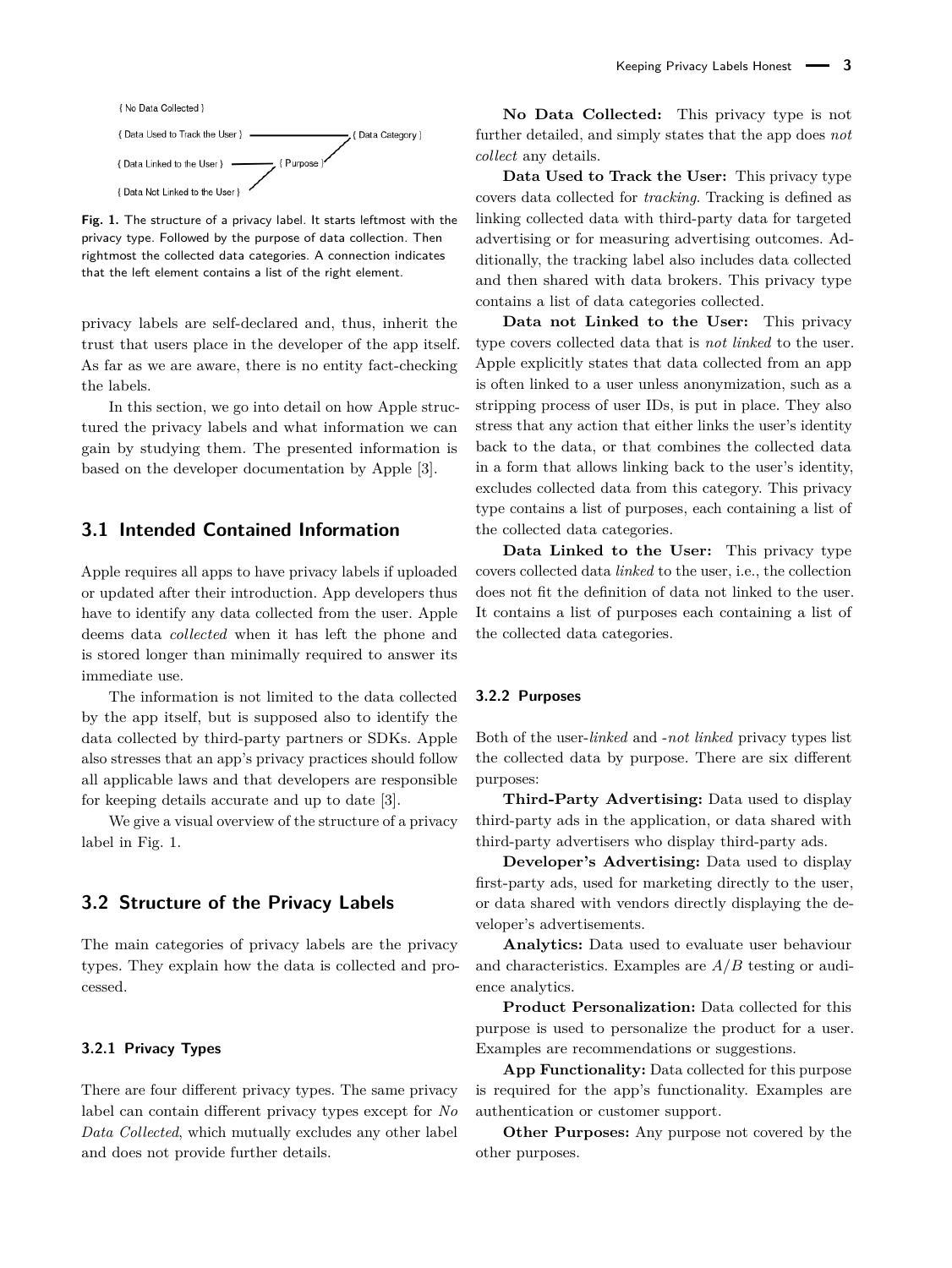### **3.2.3 Data Categories**

Apple defines multiple data categories, each containing a list of corresponding *collected* data type names, such as Device ID or Email. The data categories are Contact Info, Health & Fitness, Financial Info, Location, Sensitive Info, Contacts, User Content, Browsing History, Search History, Identifiers, Purchases, Usage Data, Diagnostics, and Other Data.

We detail only the categories that contain unexpected data types or whose names are not selfexplanatory:

**Sensitive Info** only contains the data type Sensitive Info itself, which sounds diffuse. Apple defines it as any data that relates to ethnicity, sexual orientation, pregnancy/childbirth, disability, religious or philosophical beliefs, trade union membership, political information, or biometric data.

**Health & Fitness** contains two data types: Health and Fitness. Health relates to both health and medical data, including data from the clinical health records API, HealthKit API, MovementDisorder API, or further health-related human subject research or otherwise userprovided health or medical data. Fitness includes data from the Motion and Fitness API.

Both categories may include further data from other sources as well. Both categories are broad, and their definitions do not comprehensively cover what they contain.

**Browsing History** contains information about content the user has viewed that is not part of the app, such as websites. iOS does not provide any APIs to read the browsing history of Safari.

#### **3.2.4 Optional Data Disclosure**

Apple also defines data collection that is optional to disclose, splitting it into three distinct groups.

**General Data:** A developer may choose not to disclose general data that

- is not used for tracking (i.e., not linked with thirdparty data for advertising measurement purposes, nor shared with a data broker), and
- is only collected infrequently and is not part of the app's primary functionality, and
- is provided by the user via the app interface, and it is clear to the user what data is collected.

If collected data meets all of these criteria, the developer has the option of disclosure via the privacy labels.

However, Apple does stress that "data collected on an ongoing basis after initial request for permission must be disclosed".

The two additional exceptions are Regulated Financial Data and Health Research Data, which, under special circumstances (e.g., if legally required), do not require disclosure.

## <span id="page-3-0"></span>**4 Privacy Labels Analysis**

In this section, we detail our approach to retrieving, preparing, and analysing our data privacy label dataset of 17482 apps.

### **4.1 Collection of Privacy Labels**

First of all, we need to create a large collection of apps to analyze. We use the 3u web API to request a list of all app IDs across different categories, ordered by absolute rank [\[2\]](#page-16-15). The categories provided by 3u are: books, business, education, entertainment, finance, food and drink, games, health, lifestyle, medical, music, navigation, news, photo and video, productivity, references, shopping, social network, sports, travel, utilities, and weather. Those categories and rankings are curated by 3u, and are not necessarily identical with those in the Apple App Store. 3u lists the first 1000 apps in each category. After accounting for redundancies across categories, we have a list of 17482 different app IDs across 22 categories.

Using the list of app IDs, we then access an Appleprovided web API to request the privacy label of each app in JSON format. (The labels analysed in This study were collected in November 2021.)

### **4.2 Clean-Up**

Overall, there were 11812 apps without any privacy label, due either to the app not being accessible in the German App Store (6408), or through not have been assigned a label yet (5404). On average, each category is missing 670.23 privacy labels with a standard deviation of 111.35. Table [2](#page-4-0) summarizes label accessibility.

The category with the most labels absent is *References* with 422 labels missing. Among apps not available in the German App Store, *Shopping* is the largest category with 553 inaccessible apps. The category with the least number of labels or apps missing is *Games* (422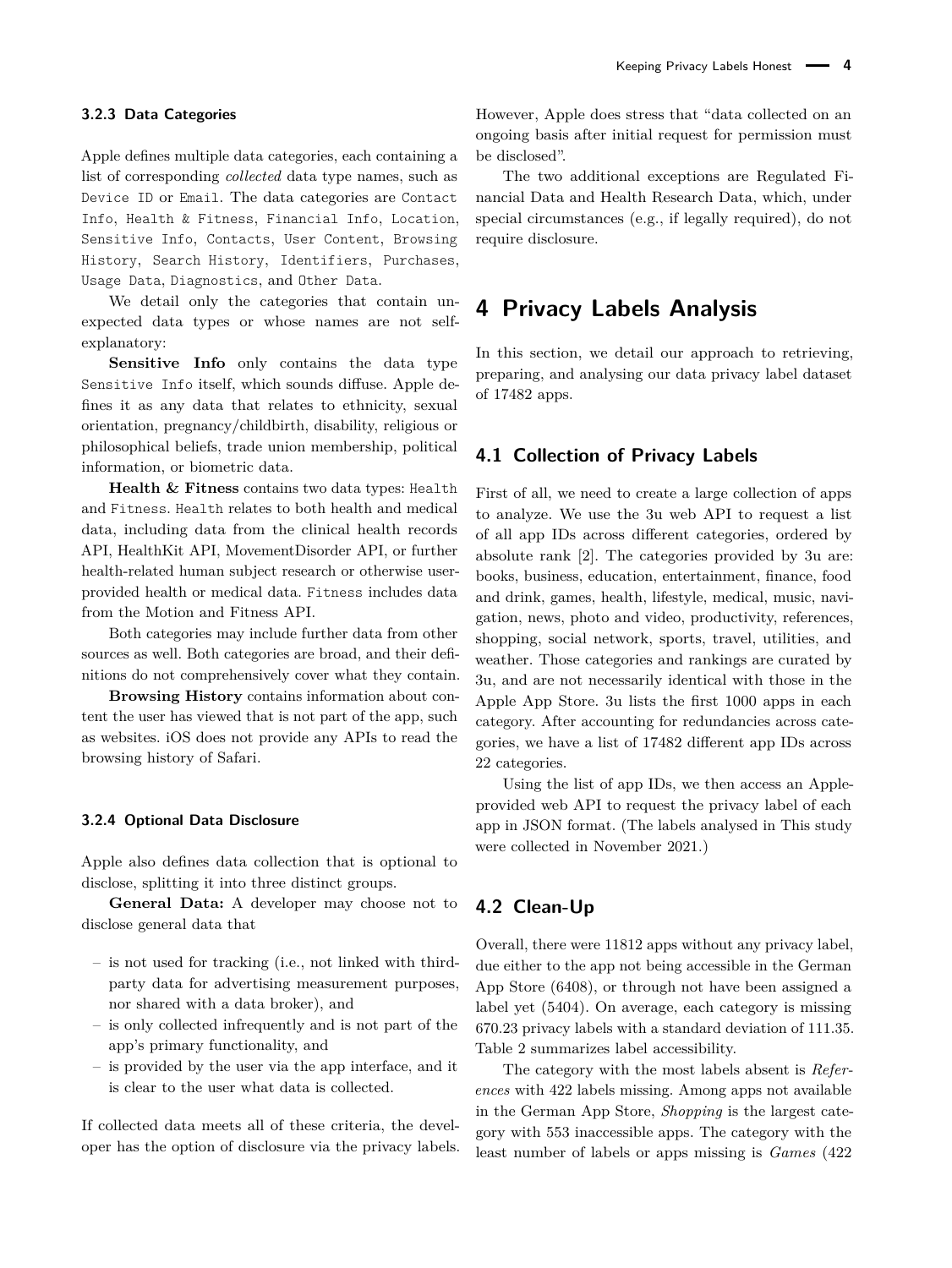<span id="page-4-2"></span>**Table 1.** Distributions of privacy types, as well as the least and most popular purpose and data types.

| <b>Privacy Type</b>                                                                                                                 | Total       | Avg.                     | Std. Dev.               |                | <b>Most</b>           | Least |                                                |  |
|-------------------------------------------------------------------------------------------------------------------------------------|-------------|--------------------------|-------------------------|----------------|-----------------------|-------|------------------------------------------------|--|
| No Data Collected                                                                                                                   | 823         | 48.27                    | 17.80                   |                | Business (155)        |       | Games (5)                                      |  |
| Data Not Linked to the User                                                                                                         | 2143        | 127.82                   | 16.35<br>23.38<br>36.39 |                | Photo and Video (155) |       | Business (90)<br>Weather (66)<br>Business (23) |  |
| Data Linked to the User                                                                                                             | 1746        | 105.27                   |                         |                | <b>Games (163)</b>    |       |                                                |  |
| Data Used to Track the User                                                                                                         | 1098        | 65.36                    |                         |                | <b>Games (189)</b>    |       |                                                |  |
|                                                                                                                                     |             |                          |                         |                |                       |       |                                                |  |
| (b) Prevalence, average, and standard deviation of the most and least popular purpose by privacy type, aggregated across categories |             |                          |                         |                |                       |       |                                                |  |
| Privacy Type                                                                                                                        | <b>Most</b> |                          | Avg                     | <b>Std Dev</b> | Least                 | Avg   |                                                |  |
| Date Not Linked to the User                                                                                                         |             | App Functionality (1613) | 96.95                   | 12.01          | Other Purposes (220)  | 13.00 | <b>Std Dev</b><br>5.59                         |  |

**(a)** Prevalence, average, and standard deviation of the different privacy types split by categories.

| <b>Privacy Type</b>         | Most              | Ανε   | Std Dev | Least                    | Avg  | Std Dev |
|-----------------------------|-------------------|-------|---------|--------------------------|------|---------|
| Data Not Linked to The User | Crash Data (1543) | 92.09 | 15.55   | Other Financial Info (2) | 0.09 | 0.29    |
| Data Linked to the User     | User ID $(1184)$  | 72.05 | 23.72   | Credit Info (24)         | 1.68 | 3.48    |
| Data Used to Track the User | Device ID (795)   | 47.00 | 33.25   | Health (0)               | 0    | 0       |

and 106). After removing the apps without labels, we are left with a data set containing 5670 distinct apps, with, on average, 329.77 apps per category and a standard deviation of 111.35. The category with the fewest overall accessible privacy labels is *Food and Drink*, with 211 labels.

We ensure comparability of the different categories by choosing 211 apps with labels from every category, according to the rank provided by 3u, to ensure that each category subset has the same number of privacy labels.

## **4.3 Analysis Method**

<span id="page-4-0"></span>**Table 2.** The distribution of all apps provided by 3u concerning their privacy label accessibility. Note that the averages are calculated over the whole category (i.e., 1000 apps) whereas the absolute numbers are given for unique apps.

| Category        | Apps  | Apps %  | Avg    | Std. Dev. |
|-----------------|-------|---------|--------|-----------|
| <b>All Apps</b> | 17482 | 100.00% | 1000   |           |
| has Label       | 5670  | 32.43%  | 329.77 | 111.35    |
| missing         | 11812 | 67.57%  | 670.23 | 111.35    |
| no Label        | 5404  | 30.91%  | 317.18 | 73.17     |
| no App          | 6408  | 36.65%  | 353.05 | 84.45     |

To our knowledge, there are no prior investigations of Apple's privacy labels, thus, our analysis cannot serve any specific prior hypothesis. There are thus a large number of possible distribution hypothesis tests that

<span id="page-4-1"></span>

**Fig. 2.** A visual representation of the usage of the different privacy types across the app categories. Note that No-Collection is mutually exclusive with every other category.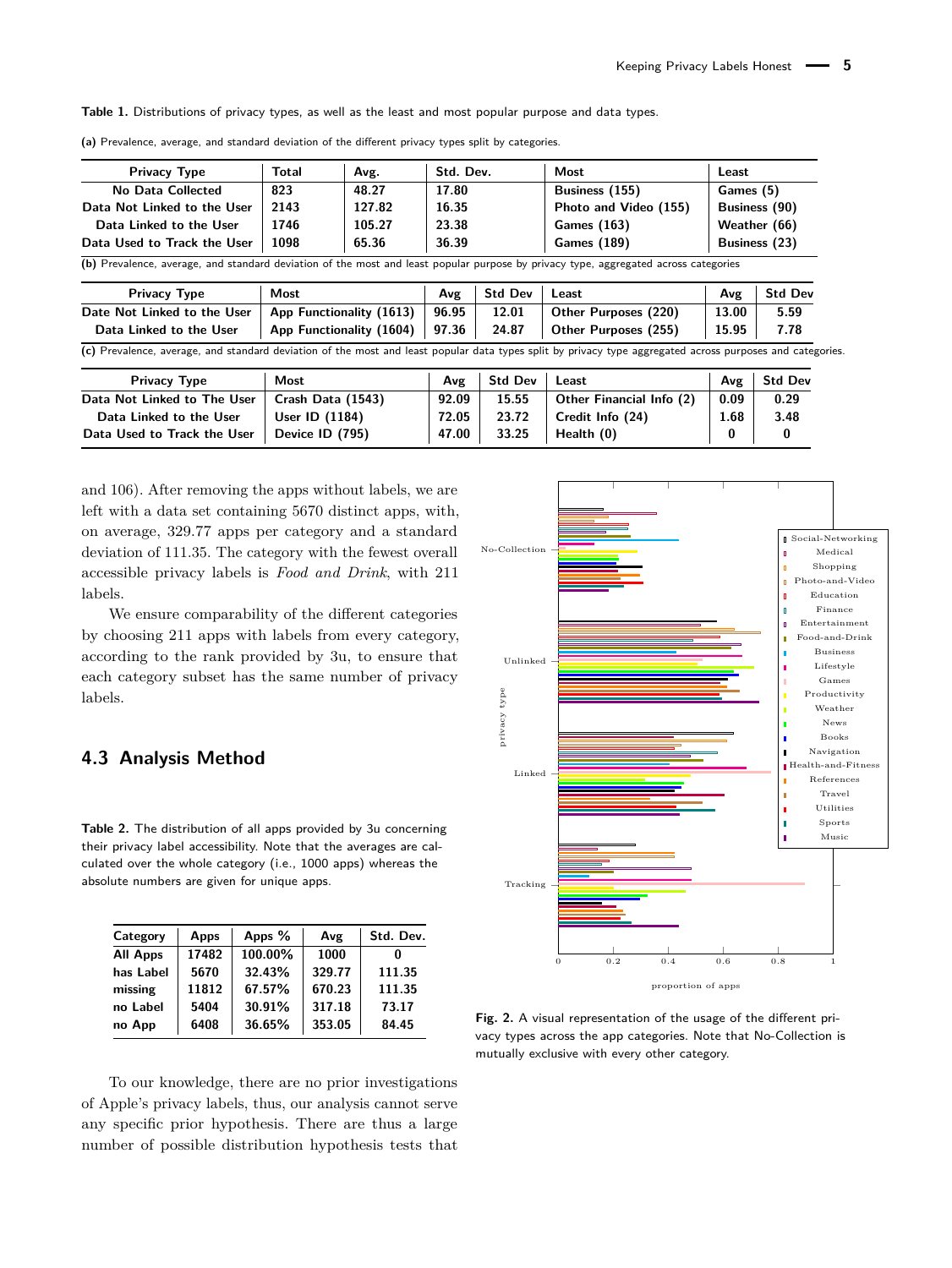could be applied, and applying them would be inherently prone to an inflation of the false positive rates due to the multiple testing problem [\[31\]](#page-16-16). To avoid this methodical flaw, we forego comparative statistics in favour of purely descriptive methods.

In order to present a first impression of privacy labels across (1) app categories, (2) purposes and (3) privacy types, we present the average occurrence, standard deviation, and prevalence. First of all, we present a visual representation for the privacy types across different categories in Fig. [2](#page-4-1) and the raw results in Table [1a.](#page-4-2)

Secondly, prevalence for the different purposes by privacy type aggregated across categories can be found in Table [1b.](#page-4-2) Table [1b](#page-4-2) lists the averages and standard deviations for the most and least popular purpose of the privacy types, 'Data Collected Linked to the User' and 'Data Collected not Linked to the User'. The privacy types 'Data Used to Track the User' and 'No Data Collected' do not contain any purposes, and are thus left out of this analysis.

Lastly, we analyze data types aggregated across categories and purposes, but split by privacy type. Table [1c](#page-4-2) lists the averages and standard deviations for the most and least popular data types for each privacy type. The privacy type, 'No Data Collected' does not contain any data types and is thus omitted from this analysis.

Based on this first descriptive insight into the available data set, we use keyness plots in order to identify differences and similarities between categories [\[44\]](#page-17-4). Keyness plots originate in linguistics, where they are used to compare word frequencies between sample and reference documents.  $\chi^2$  values are commonly used as an indicator of how much the frequency of a word differs between two compared documents. We adapt this method to compare privacy labels and their attributes across app categories to examine the extent to which a data type, purpose, or privacy type is more prevalent in one category than in the others. Specifically, we generate keyness plots by singling out an app category of interest, pooling the remaining categories, and then calculating *chi*<sup>2</sup> assuming the average distribution across all categories as the reference distribution. If the count for the singled-out category value is larger than the expected average under the assumed distribution,  $\chi^2$  is plotted positively, i.e., signaling keyness in favor of the category; if it is smaller, then the value is plotted negatively, i.e., signaling keyness against the singled-out category. The calculation is demonstrated, via an example, in the Appendix. Fig. [3](#page-5-0) provides three keyness plots comparing the collected data categories for the different privacy types.

<span id="page-5-0"></span>

**(a)** Differences in collecting data types not linked to the user.



**(b)** Differences in collecting data types linked to the user.



**(c)** Differences in collecting data types for tracking.

**Fig. 3.** Keyness plots showing differences in the collection frequency of different data categories across different privacy types. The positive values indicate a higher prevalence (higher keyness), whereas negative values show a lower prevalence (lower keyness).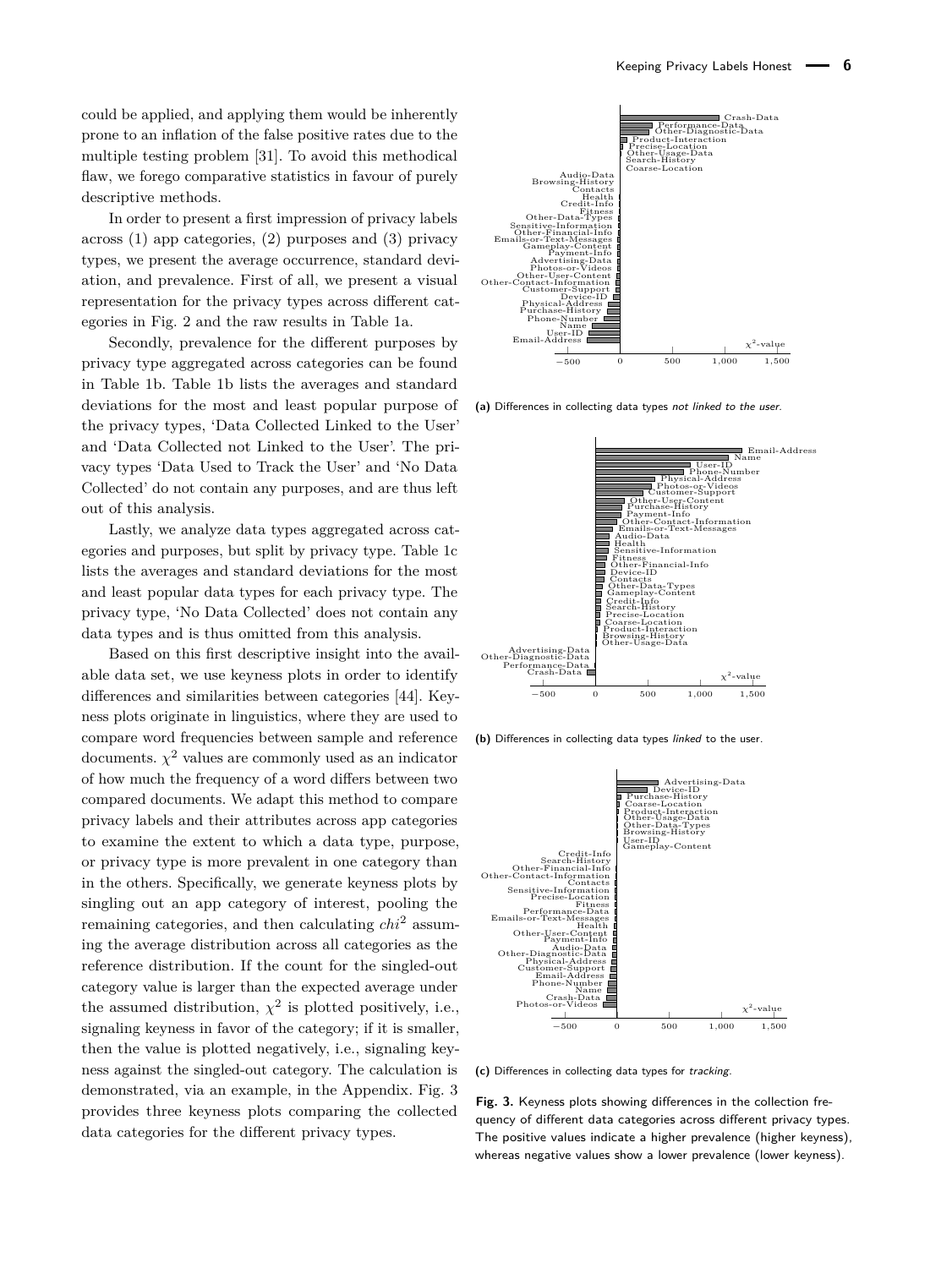## <span id="page-6-0"></span>**5 Data Collection Patterns**

In this section, we provide a first insight into the various data collection patterns according to the privacy type and data type. To begin with, we address missing labels, uncovering inconsistencies in the data collection declared by the developer. Next, we discuss differences in the distribution of privacy labels in our analysis. Then, we discuss our three case-study categories (namely games, finance, and social networking) to more closely assess differences between app categories and their data collection practices according to the privacy type and data types. Finally, we discuss the implications of a privacy label in the context of the GDPR and close with a summary of *lessons learnt* .

### **5.1 Missing Labels**

The overall number of apps missing privacy labels is not negligible, at 48.87% of all apps available on the German App Store. This shows that the overall adoption of the privacy label is a still ongoing process.

Apple's current policy is to require a privacy label upon the next update after privacy labels were introduced. This policy needs further refinement to ensure that all apps do eventually receive a privacy label, even if updates are infrequent, as we are now nearly a year into the adoption of privacy labels in the App Store. One easy option would be to require developers to update their apps with a privacy label within the next quarter, and to be excluded from the App Store otherwise.

### **5.2 Inconsistencies**

In our analysis of the collected privacy labels, we encountered several problematic inconsistencies:

**(1) Developer can inconsistently claim to collect non-anonymizable data points as 'not linked to the user':** Privacy labels allow the assignment of any data type to any privacy type, e.g., a developer can declare that it will collect a User ID *not linked* to the user.

In our dataset, 713 apps claim to collect the Device ID, 201 the Email, 344 the User ID, and 91 the Phone Number without linking them to the user. We consider this to be impossible, as every one of those categories is synonymous with user identity.

**(2) Developer can inconsistently claim to collect app personalization data not linked to the**

**user:** Another inconsistency permitted by the privacy labels is to collect data *not linked* to the user for product personalization (Fig. [4\)](#page-7-0). It does not seem possible or plausible to collect data in such a fashion as data must not be linked back to the user's identity, which is at odds with personalizing.

The observed inconsistencies show that Apple is not checking every app for contradictory declarations, and it may well be that Apple is not checking at all. We would expect that Apple performs at least minor sanity checks on the labels catching such contradictory declarations. Apple should either improve its documentation to explain how such declarations work, or ensure that implausible declarations are impossible.

## **5.3 Data Collection by Type and Purpose**

Overall, app categories are consistent in what types of data they collect. Data *linked* and *not linked* to the user are both popular with 105.27 and 127.82 apps, on average, across the categories. *No data collection* is unpopular, with an average of only 48.27 apps per category. *Tracking* is the most inconsistent privacy type, with an average of 65.36 apps and a standard deviation of 36.39.

The popularity of the data types collected differs between the different privacy types, i.e., whether the data is collected for *tracking*, *linked* to the user, or *not linked* to the user. For *tracking* collecting, the Device ID, User ID, Advertising Data, or Product Interaction types are the most popular. All of these data points are relevant for optimizing advertising or to evaluate its efficacy, so consequently collection is to be expected for tracking. However, a non-negligible number of apps (239) declared that they collect Crash Data for *tracking*. This is counterintuitive, and warrants further investigation in future work. We suspect that this is a declaration mistake. The most-collected data types *linked* to the user the Email, Name, User ID, Device ID, and Product Interaction. For data *not linked* to the user, Crash Data, Performance Data, Product Interaction, Device ID, and Other Diagnostic Data are the most frequently collected. Fig. [14](#page-18-0) in the Appendix contains the corresponding plots.

The different data types collected—either *linked*, *not linked* to the user, or for *tracking*—paint a picture in which data for debugging and improving an application is *not linked* to the user, whereas data for personalization or to target advertising is *linked*, and indirect advertising data is used for *tracking*.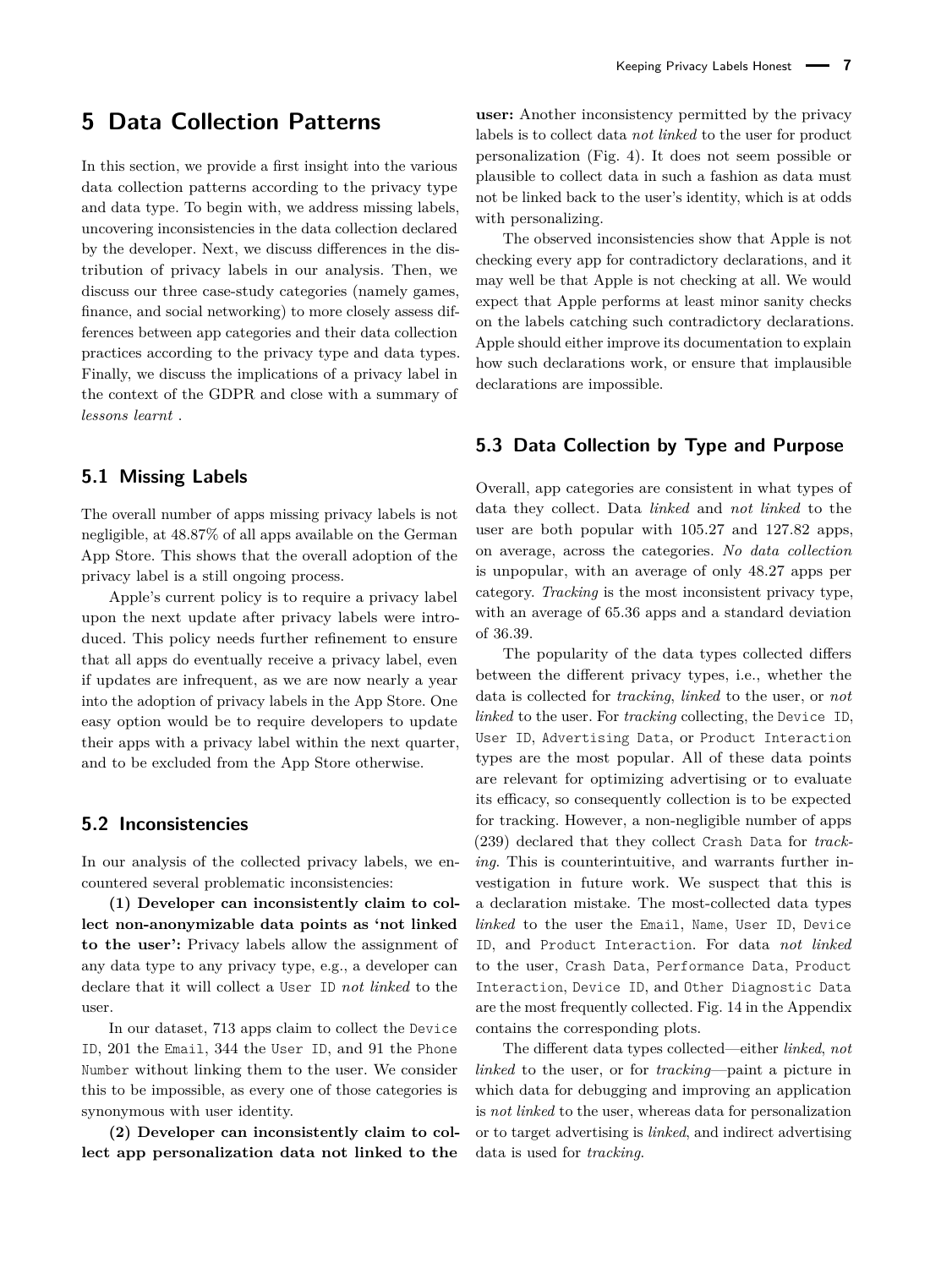<span id="page-7-0"></span>

**Fig. 4.** Keyness plot comparing the frequency of purposes linked (positive) and not linked (negative) across all apps.

App functionality is about equally common for both *linked* and *not linked* data collection, which aligns with its explanation including data that is *linked* to the user (e.g., for authentication) or is *not linked* to the user (e.g., for minimizing app crashes). Analytics data is more frequently *not linked* the user, which makes sense, as evaluating user behavior or understanding the effectiveness of app features can be evaluated with anonymized data. We provide corresponding plots in Fig. [13](#page-18-1) in Appendix.

Our initial analysis is supported by plotting the keyness of the different data types (Figures [3a–3c\)](#page-5-0), clearly showing that Crash Data as well as Performance Data and Diagnostic Data have high keyness for *not linked* to the user, Advertising Data and Device ID have high keyness for *tracking*, and Email as well as Name have high keyness *linked* to the user. Plotting the keyness of purposes user-*linked* and *not linked* (Fig. [4\)](#page-7-0) further strengthens our analysis, as Personalization and Developer Advertising have high keyness for collected user-*linked* data. Analytics has a high keyness for data collection *not linked* to the user, but the keyness for purposes *linked* to the user is markedly larger, most likely due to the unambiguous nature of the corresponding data collection, whereas Analytics can reasonably contain both user-*linked* and *not linked* data, and thus has a noticeably lower keyness.

Finally, analyzing the number of apps collecting data types corresponding to their purpose, split into *linked* and *not linked* groups, shows that the most frequently collected data types *not linked* to the user, for Analytics or App Functionality, are Crash Data, Product Interaction, and Performance Data. The most frequently collected data types *linked* to the user for App Functionality are data points such as Name, Email and User ID, which would be required for user customisation. A complete plot showing collection of all data categories for individual purposes is given in the Appendix, Fig. [15.](#page-19-0)

### **5.4 Case Studies**

Due to the high numbers of possible analyses and comparisons between categories, we chose three exemplary categories to present in-depth: Games, Finance and Social Networking. Gaming apps are often free of charge and rely on advertisements to cover their expenses, which might be observable in privacy label patterns. Finance apps include sensitive data and are therefore a privacy risk in principle. Lastly, social networks are known for large-scale personal data collection, so Social Networking apps are of interest for a possibly higher level of private data collection and advertising related tracking. These three categories offer highly interesting cases to analyze and assess common stereotypes. Please note that the subsequent keyness plots depict only one app category with its privacy types and data types collected, in comparison to all other categories, and do not indicate differences between the categories.

<span id="page-7-1"></span>

**Fig. 5.** Keyness plots comparing apps in the Games category with the remaining apps concerning privacy types and data types.

Let us start with a closer look into the raw counts for our app categories. One category noticeably differs from the others: Games. Gaming apps most frequently collect data for *tracking* (189) and data *linked* to the user (163). As visualized in Fig. [5,](#page-7-1) the high values of  $\chi^2$  for the data types 'Linked' and 'Tracking' indicate overproportional tracking and linkage of data compared to all other categories. Only the collected data *not linked* to the user by apps in the Games category is little different from the average; even slightly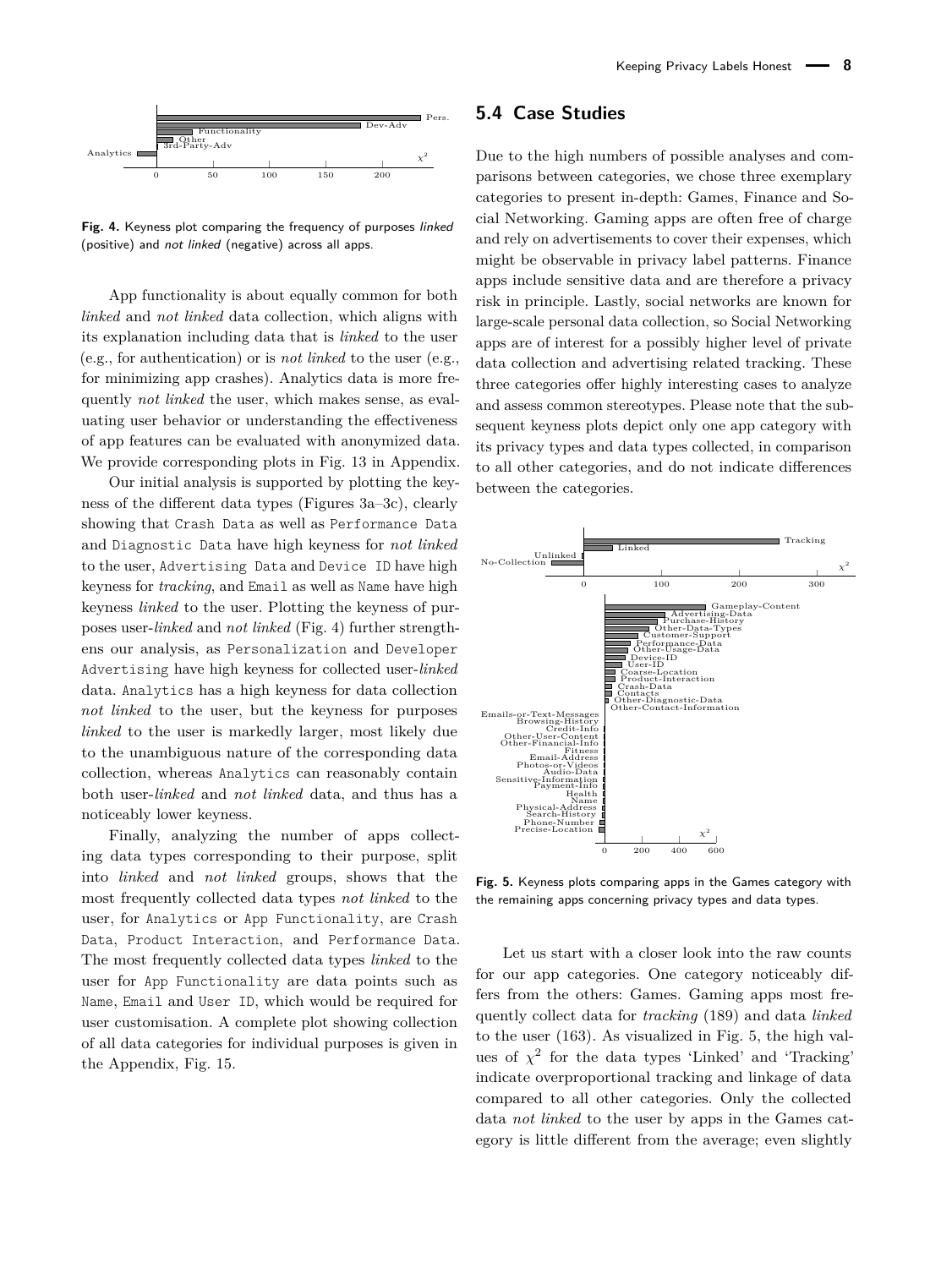<span id="page-8-0"></span>

**Fig. 6.** Keyness plots comparing Finance apps with the remaining apps, concerning privacy types and data types. Note the different scales on the *x* axis.

lower. This paints a picture of the Games category being the most active in collecting data related to the user, at a level markedly different from the other categories. But gaming apps also do collect data types according to their purpose, such as Gameplay Content. Beyond that, advertising-related data has a noticeably high keyness (e.g. Purchase History, Advertising Data and Product Interaction; see Fig. [5\)](#page-7-1). This demonstrates a high prevalence of advertising-related data collection in comparison with the other app categories, whereas the remaining types of data collected are less different from those in the other categories.

In contrast to the prior plots of gaming apps, Finance apps reveal less *tracking*, whereas data *linked* to the user is collected more than compared to all other categories (Fig. [6\)](#page-8-0). It has to be noted, however, that  $\chi^2$ and, therefore, the indicator for the extent of the difference, is only a fraction of the keyness values for games (Fig. [5\)](#page-7-1). This further underlines the extent of deviating collection patterns by gaming apps. Financial apps necessarily collect substantially more Other Financial Info to fulfil their main purpose, whereas all other types of data collection are not that much different from the other two categories.

Lastly, the Social Networking category differs mainly in the number of apps collecting *linked* data (Fig. [7\)](#page-8-1). Social Networking apps do collect sensitive data for the intended purpose to connect with other people and to enlarge personal networks. We notice a large difference in personal data types such as Videos And

<span id="page-8-1"></span>**Fig. 7.** Keyness plots comparing Social Networking apps with the remaining apps, concerning privacy types and data types. Note the different scales on the *x* axis.

Photos, Sensitive Information, Audio Data, Phone Number, Contacts and Email. Surprisingly, Advertising Data is not considerably different to all other categories, which contradicts stereotypes of social media profiteering through advertising.

## **5.5 Declared Data and the GDPR**

We now briefly assess what data items can be declared in a privacy label, towards discerning what privacy label declarations should be followed by obtaining user consent before the app can actually start collecting the data.

Prima facie, any data *not linked* to the person, assuming sufficient anonymization, should not be affected by the GDPR. However, data points such as Device ID, or User ID can hardly be anonymized sufficiently to be considered unrelated to an identifiable natural person. Consequently, regardless of how the collection of those data points is declared, we expect them to fall under GDPR protection. The remaining two collection types, data *linked* to the user and data used for *tracking*, imply by their names that the data is related to an identified natural person and should therefore fall under GDPR protection.

This assessment is fairly superficial, however, as the GDPR explicitly permits processing of legally required data. An assessment taking this into consideration would have to be done on case-by-case and country-by-country basis, exceeding the scope and focus of this work.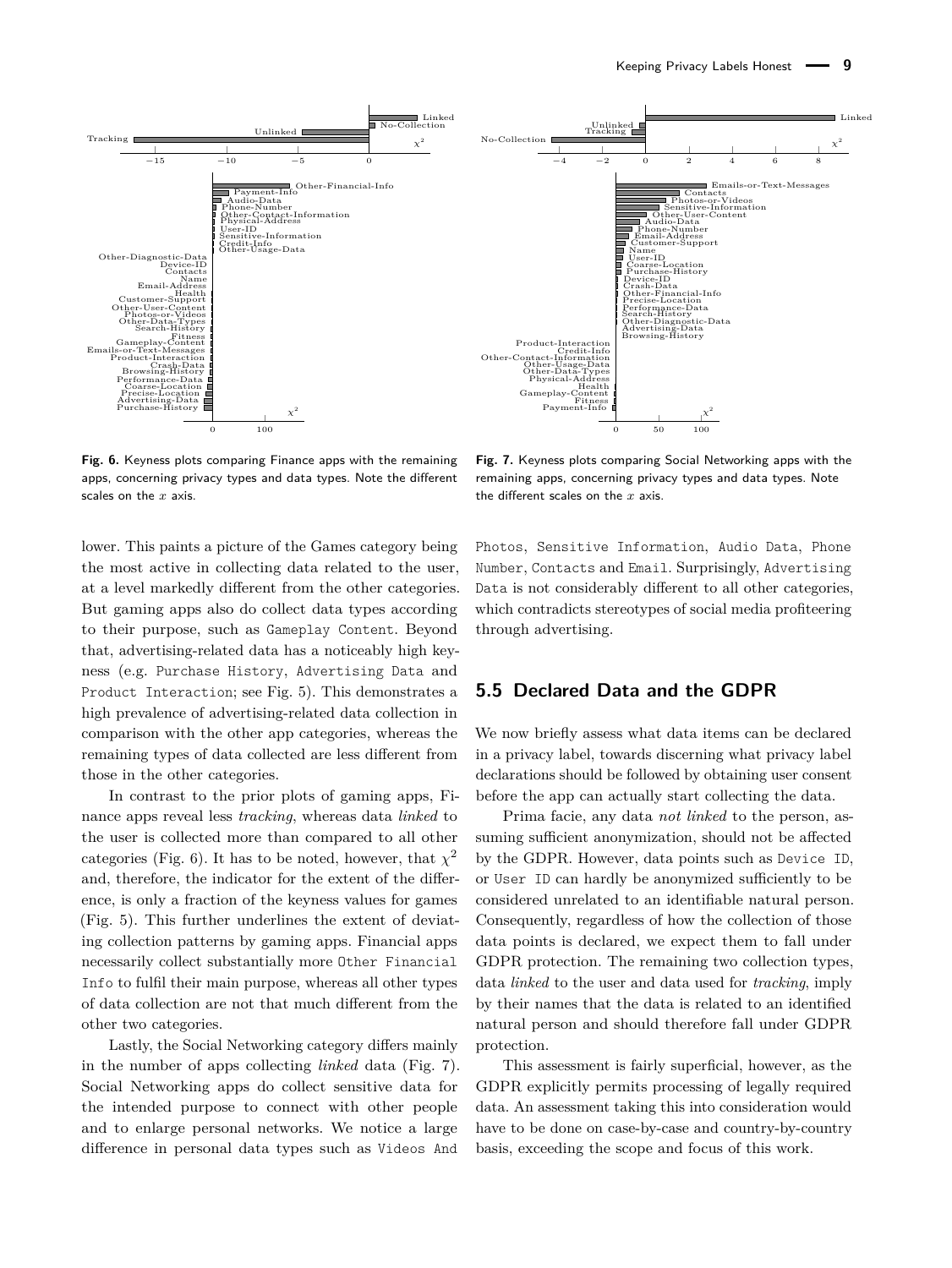#### **5.6 Lessons Learnt**

Overall, apps collect data types for the purposes and privacy types that one would expect. Only few apps *do not collect* any data, and games are especially active in data collection and *tracking*. There is some inclination to collect data in a way that preserves the user's privacy, i.e., *not to link* data back to the user if not required (e.g., in analytics). However, this inclination is small and opposed by apps collecting data types clearly *linked* to the user while deeming them *not linked*.

We found inconsistencies in the labels, where apps declare collecting data synonymous with user identity as being *not linked* with the users identity (e.g., Device ID), or collecting data for the purpose of personalization as *not linked* to the users identity, which would render personalization impossible. Either the documentation given by Apple for the different data types, privacy types, and purposes is incomplete and permits such collection, or a coherence check should be included when a developer uploads a privacy label to warn that such declarations are impossible.

We performed three case studies on Games, Finance, and Social Networking apps, revealing noticeable differences between those app categories. Gaming apps mainly collect tracking and advertisement data; Social Networking and Finance apps do not collect such data over proportional frequent. Moreover, we can confirm the collection of purpose-related data especially for Finance and Social Networking apps. Additionally, we demonstrated that examining single app categories using keyness plots is valuable for multiple reasons: it (1) allows a closer look into specific app categories to assess stereotypes and abnormalities, (2) uncovers similarities or differences, and (3) assists a first exploratory analysis of our large data.

Finally, we analyzed the possible declarations in the context of the GDPR, assessing that any data point collected *linked to the user* or for *tracking* requires consent by the user, unless specific laws permit otherwise. Determining these situations would require a case-by-case and country-by-country analysis.

All data collection is self-declared by the developer and, as far as we know, those declarations are not checked for truthfulness by Apple. Consequently, it is possible for developers to flout their own declarations.

## <span id="page-9-0"></span>**6 Traffic Collection iOS**

We took an in-depth look into the Apple privacy labels (Section [3\)](#page-1-1) and what they tell us about self-declared data collection (Section [4](#page-3-0) and [5\)](#page-6-0). However, a privacy label is a self declaration, and may not necessarily be correct. We are interested in validating adherence to the labels by collecting and analysing traffic transmitted by an app, to check against the app's privacy labels.

For this, we design a framework to collect traffic on iOS (Section [6.1\)](#page-9-1) and then implement that framework to collect the traffic of 1687 apps (Section [6.2\)](#page-10-1).

## <span id="page-9-1"></span>**6.1 iOS Traffic Collection Framework**

Our framework for intercepting network traffic from iOS apps was implemented using a jailbroken iPhone, mitmproxy [\[15\]](#page-16-17), Frida [\[11\]](#page-16-18), and SSL Kill Switch 2 [\[19\]](#page-16-19).

The traffic collection for a single application proceeds in 4 steps: (1) Installing the application, (2) granting permissions to the application, (3) starting the application and intercepting the traffic, and (4) removing the application.

#### **6.1.1 Method**

To enable root access to the iPhone, we use the Checkra1n jailbreak [\[14\]](#page-16-20). We then install Frida and SSL Kill Switch 2. Finally, we configure the iPhone to use our wireless network and our computer as a proxy, as well as adding the mitmproxy configuration profile in iOS. After the initial preparation for the traffic analysis is done, each app is run sequentially using our methodology.

**(1 & 4) Installing and Removing Applications:** We install and remove apps automatically using the cfgutil provided by Apple [\[20\]](#page-16-21). This allows a computer, connected via USB, to install and remove apps on the connected iPhone.

**(2) Granting Permissions:** iOS (14.7) uses an SQLite database for permission management<sup>[1](#page-9-2)</sup>. We interact directly with this database to grant the desired permissions. This allows us to set every permission<sup>[2](#page-9-3)</sup> except access to the phone's geolocation. To grant this permission, we inject Frida into the settings app and

<span id="page-9-2"></span>**<sup>1</sup>** the location is /private/var/mobile/Library/TCC/TCC.db

<span id="page-9-3"></span>**<sup>2</sup>** All known permissions are listed in Appendix [13](#page-17-5) Table [5.](#page-20-1)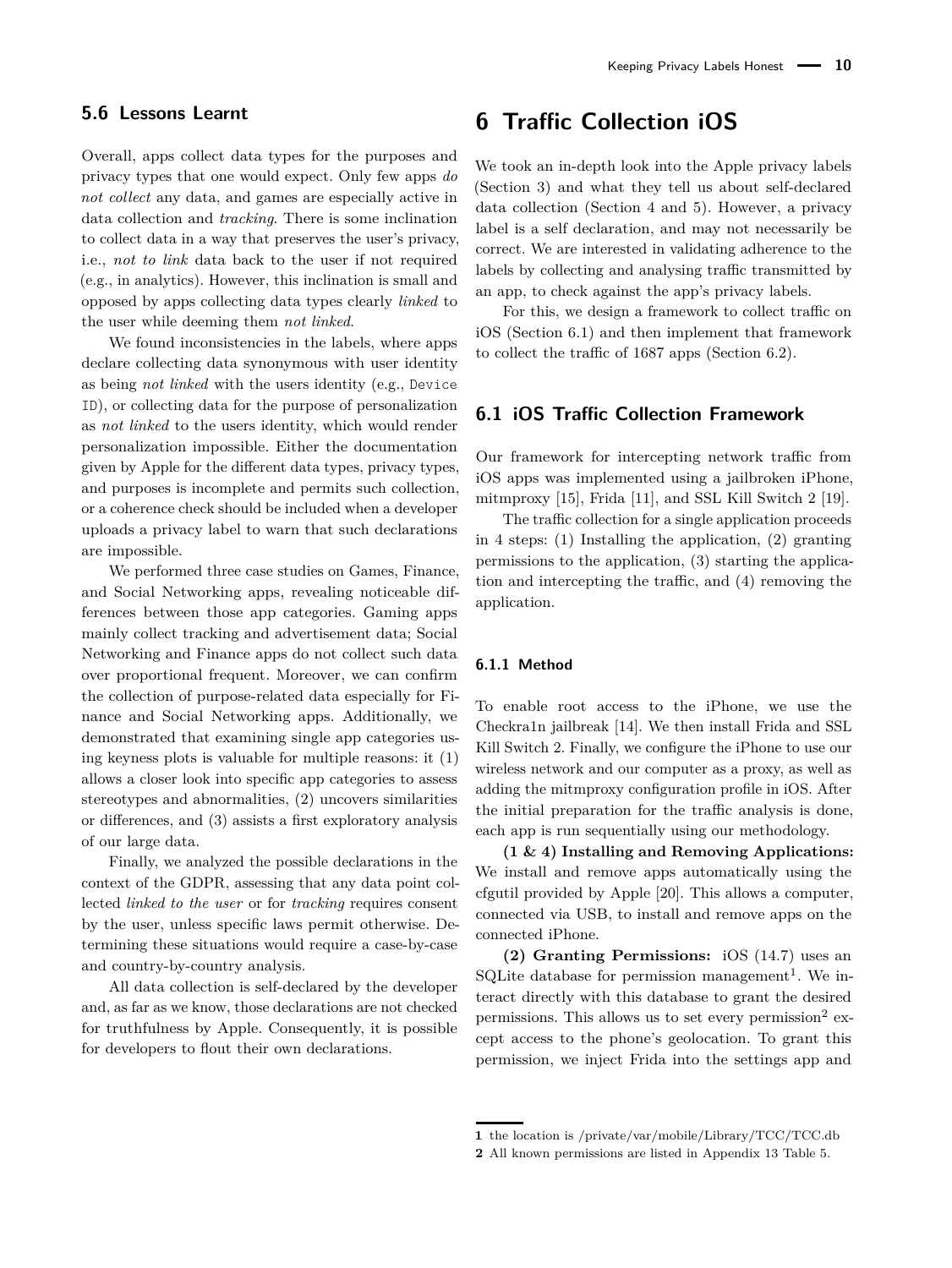grant the location permission directly through the user interface.

**(3) Running Applications and Intercepting Traffic:** Before running the application, we start our mitmproxy on the experiment computer already configured as a proxy for the iPhone. The corresponding configuration profile has already been installed on the iPhone and consequently, in combination with SSL Kill Switch 2, the certificate of mitmproxy is implicitly trusted, allowing us to intercept and collect encrypted traffic. SSL Kill Switch 2 disables SSL verification as well as certificate pinning.

We do not interact with the network traffic or the app, and are only passive observers, i.e., we perform no-touch traffic collection. After the configured measurement time has passed, we remove the application to stop it.

## <span id="page-10-1"></span>**6.2 Collecting iOS Traffic**

In this Section, we specify the applications analyzed and describe the parameters of our experiment.

#### **6.2.1 Collecting iOS Apps**

There is no publicly available repository of iOS app IPAs, and an app has to be signed for a user's device.

The 3u application, previously used to get the list of app IDs, provides a download interface storing the corresponding IPA on the local hard drive and registering the app to the user<sup>[3](#page-10-2)</sup>. We manually downloaded the top 100 apps of October 2021 in each category curated by 3u.

After accounting for redundancies across categories, our final dataset consists of 1687 unique applications. We again applied our iOS privacy label process to retrieve the corresponding privacy labels.

#### **6.2.2 Experimental Parameters**

We performed our data collection using an iPhone 8 (iOS 14.7.1) with a logged-in Apple user account. Each app was allowed to run for one minute on the phone.

### **6.2.3 Honey Data**

To make leaked private information recognisable in the network traffic and to simulate an in-use smartphone, we prepared the runtime environment with honey data. Table [4](#page-20-2) in the Appendix lists the various honey data points and how they are seeded.

As an application might store information in the clipboard, we need to repeat this step before every app installation to ensure control over the values, via Frida.

## <span id="page-10-0"></span>**7 Observed iOS App Traffic**

Before analyzing the collected app traffic, we purged all traffic records of domains we observed while iOS was idling, or that are owned by Apple (apple.com and icloud.com). The remaining traffic records comprised 51232 collected requests with a mean request count of 30.37 and a standard deviation of 51.61 per app.

## **7.1 Contacted Advertisers and Trackers**

We used Easy List and Easy Privacy [\[9\]](#page-16-22) to check contacted hosts for known advertisers and known trackers, respectively. The most popular detected advertiser and tracker domain is *f acebook.com* with 442 apps.

The category contacting advertisement domains the most is lifestyle, and the category contacting trackers the most is lifestyle. Overall, 1085 apps contacted at least one advertiser and 1188 apps contacted at least one tracker.

Fig. [8a](#page-11-0) and [8b](#page-11-0) shows the popularity of the top 15 Easy List and Easy Data contacts, respectively.

### **7.2 IDFA Transmission**

The IDFA (Identifier for Advertiser) is an iOS-provided value to identify a user across applications and vendors. Even though, starting with iOS 14.5, tracking requires explicit user consent, the API to retrieve the IDFA is still available. However, unless the user explicitly permits tracking, the API returns an IDFA-value consisting completely of zeros [\[13\]](#page-16-23).

We searched the collected traffic records and found 282 apps transmitting this all-0 IDFA value, which is a clear indicator of these apps' intent to track the user across apps and vendors. On average, 17.77 apps per category transmitted this value with a standard deviation

<span id="page-10-2"></span>**<sup>3</sup>** A traffic analysis confirmed that 3u is simply an interface for the actual Apple App store.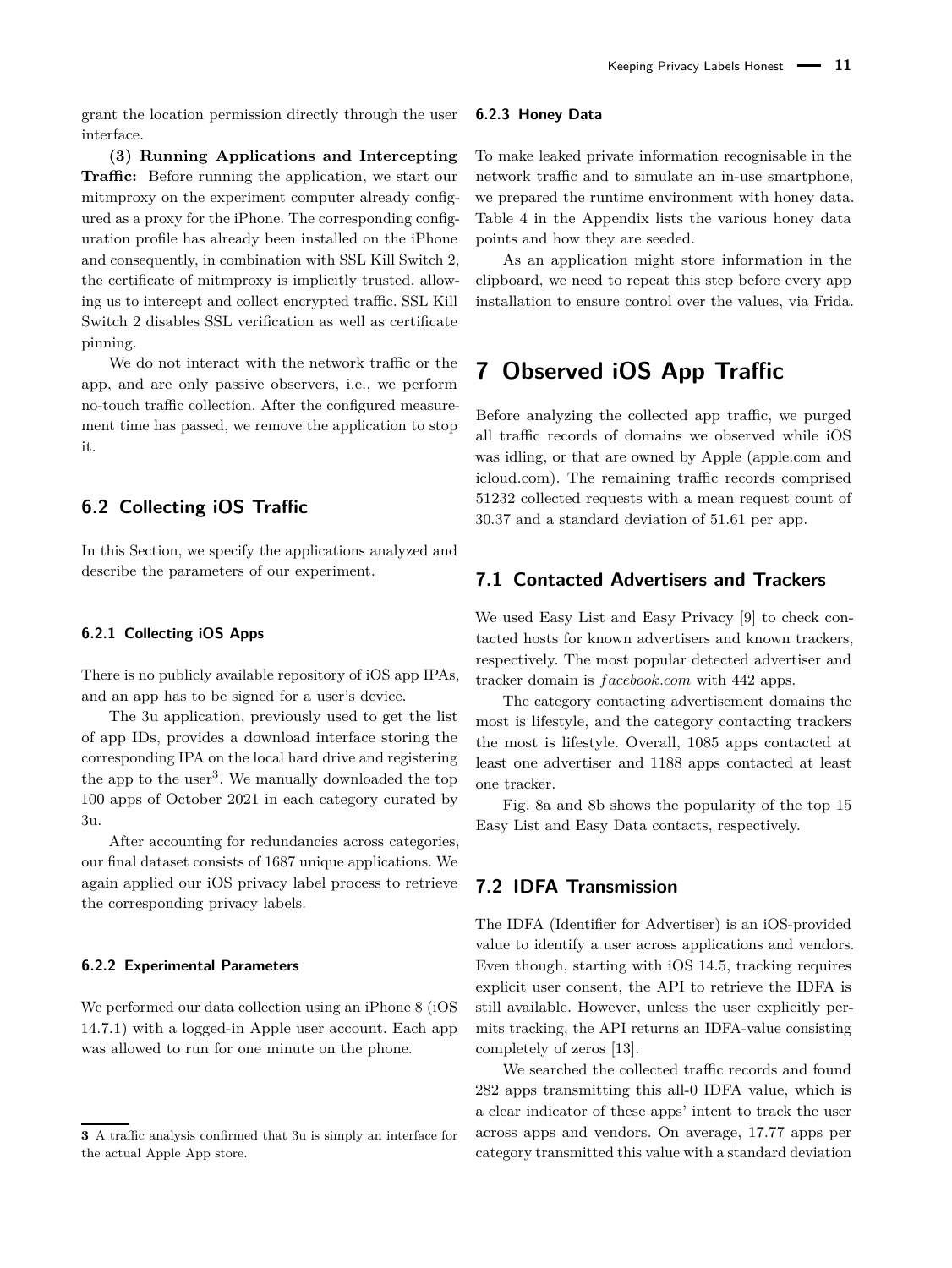<span id="page-11-0"></span>

**(a)** Easy List Contacts (Advertisement)



**(b)** Easy Privacy Contacts (Tracking)



**(c)** Number of apps sending at least one request containing the IDFA to the domain.



**(d)** Domains receiving honey data from apps.

**Fig. 8.** Domains contacted by distinct apps.

<span id="page-11-1"></span>

**Fig. 9.** Apps, aggregated across categories, transmitting the IDFA contrasted with how the apps declared such data collection. The *x* axis denotes the number of apps.

of 9.58. The category with the most apps transmitting this value was Photo and Video, with 38 apps. Fig. [8c](#page-11-0) shows the 10 most popular hosts receiving IDFAs, with the most popular being facebook.com. In addition, Fig. [9](#page-11-1) contrasts the number of apps declaring collecting the IDFA with the number of apps detected transmitting it.

## **7.3 Honey Data Transmission**

We examined the collected traffic for any of our known honey-data strings in plain text. All manually inserted honey data are a random string to ensure that false positives are unlikely. We detected transmission of only a subset of our honey-data points: device name, local IP, location, OS version, and Wi-Fi Name. Fig. [8d](#page-11-0) shows the 10 most popular domains receiving any honey data (excluding the OS version), with the most popular being onesignal.com.

Overall, 276 apps transmitted data not listed in their privacy labels. To compare the honey-data transmission with the apps' self-declared data collection practices, we associated the honey data with privacy label data categories (Table [4\)](#page-20-2). Fig. [10](#page-12-1) gives a visual overview of the different honey-data results with 'no collection', meaning that the app declared that it does not collect any data. 'Not declared' means that the corresponding privacy label did not contain the honey-data–associated data category.

### **7.4 Visible Privacy Consent Form**

During the traffic measurement, we took a screenshot of each app after 60 seconds. We then checked each screenshot for any of a consent dialogue referencing the GDPR, a privacy policy, or notice. Overall, 192 apps displayed a message fitting our criteria. Furthermore, 7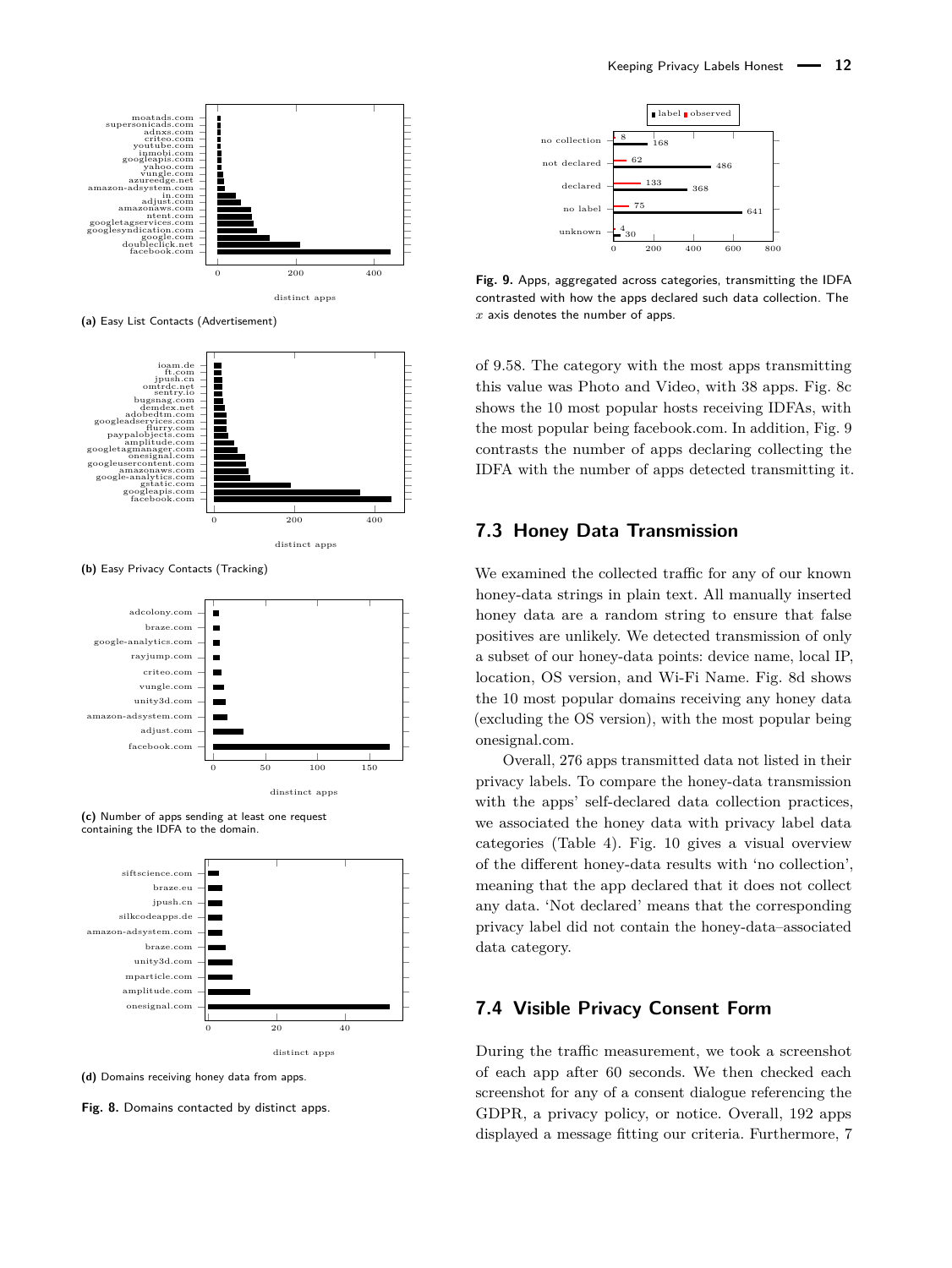<span id="page-12-1"></span>

**(e)** Wi-Fi Name

**Fig. 10.** Plots summarizing the detected transmission of honey data. Observations are the apps observed transmitting data. Labels are the apps whose privacy label indicates data collection. The *x* axis denotes the number of apps.

<span id="page-12-3"></span>

Fig. 11. This plot shows the number of apps that declare collecting data linked to the user or for tracking, the number of apps transmitting honey data, and the number of apps displaying some form of GDPR or privacy consent message

apps displayed a message notifying us that the iPhone used is jailbroken.

352 apps are transmitting honey data (except the OS version<sup>[4](#page-12-2)</sup>) without some form of consent dialogue or privacy notice in their screenshot.

## <span id="page-12-0"></span>**8 iOS Traffic Discussion**

In this Section, we analyse the observed differences between declared data collection and observed data collection, as well as implications of these discrepancies in the context of the GDPR data protection legislation and privacy labels.

## **8.1 Contacted Advertiser and Tracker**

The overall picture for both contacted advertisers and trackers is similar for the leading receivers, with the most contacted tracker and advertiser being Facebook, receiving requests from nearly a quarter of all apps. Facebook is closely followed by Alphabet-owned domains. However, the tail end of the advertiser and tracker domains receiving requests differ markedly with few intersections in their domains.

This shows that both the advertisement and tracking marked are dominated by Facebook and Alphabet, and a variety of smaller companies split whatever is left. The overall distribution of trackers contacted by apps seems to follow a Pareto distribution [\[24\]](#page-16-24), with a few trackers receiving most of the requests.

Previous work focusing on Android did not show such a high request rate to Google, as these requests were probably indistinguishable from legitimate requests by the operating system [\[38\]](#page-17-3). Switching the focus to

<span id="page-12-2"></span>**<sup>4</sup>** We exclude the OS version as this is arguably not personal data requiring user consent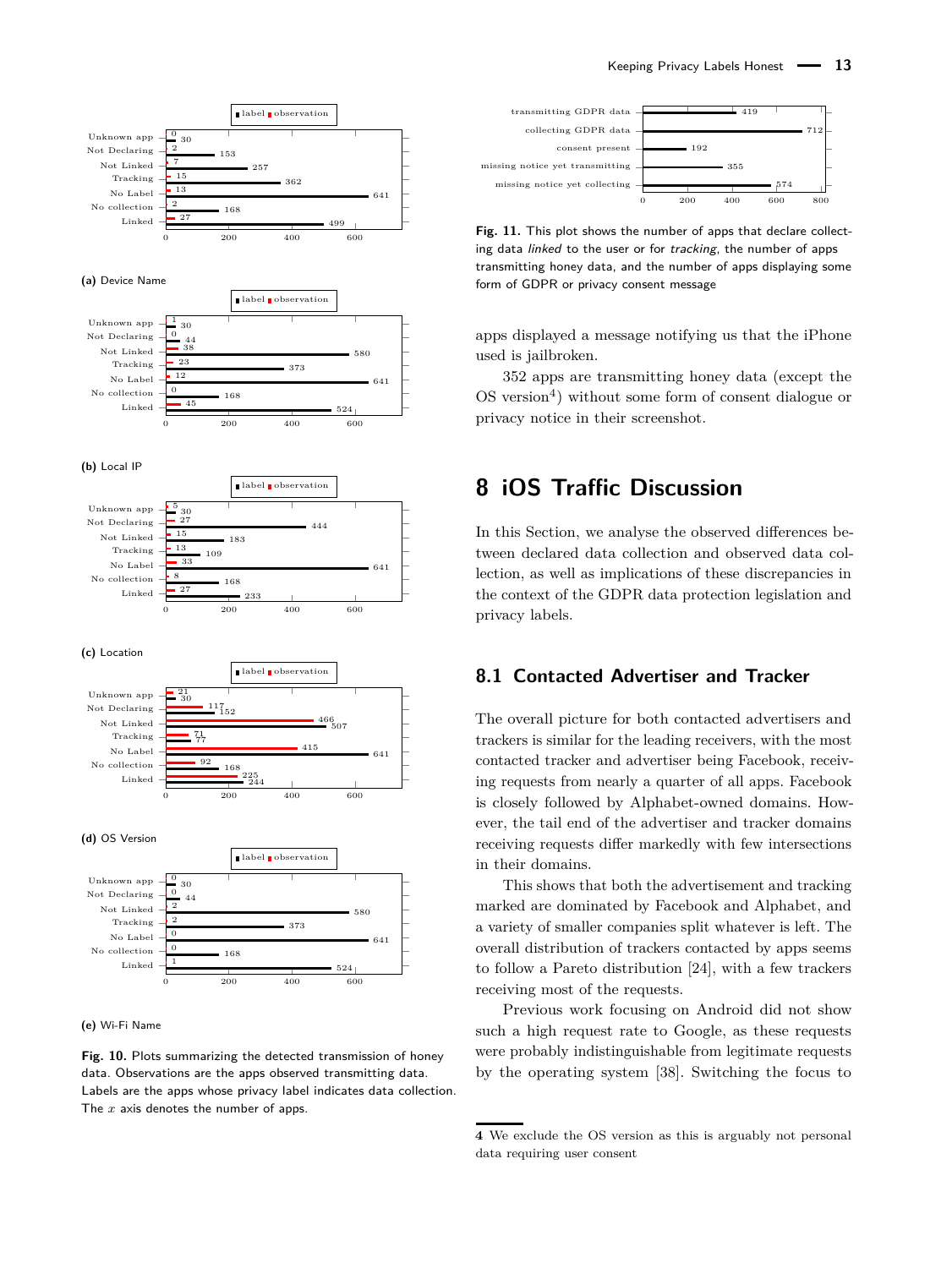iOS thus makes the presence of Google in the mobile tracking market immediately visible. The price, however, is the same problem for any request to Apple, for which we cannot distinguish between legitimate requests and requests used for tracking.

Even though contacting a tracker is not necessarily a GDPR violation, each request leaks the user's IP address plus any additional information contained in the request. Consequently, each such contact risks a GDPR violation [\[10\]](#page-16-12).

### **8.2 IDFA Transmission**

We observed 282 apps transmitting the IDFA; each such transmission shows that the app intended to track the user. However, 70 apps transmit the identifier without declaring that they collect identifiers for tracking. The lion's share of requests containing the IDFA go to facebook.com, indicating unacknowledged use of the Facebook SDK by the developer.

This is arguably the easiest part of a privacy label to check, as the corresponding value is easy to search for. Additionally, the underlying operating system itself is aware that an identifier is being requested without the user having given permission. Finding such an identifier in the no-touch traffic of an app that does not declare such collection, or the operating system getting a nonpermitted API call, should be grounds for further inquiry into an app in any App Store pre-publication check.

The intent for tracking when collecting this identifier is clear, as the developer has access to the Identification for Vendor (IDFV) that is more than sufficient to link data to the user in the app's context. The IDFV is both device- and vendor-specific, and thus allows a vendor to link data to a user without enabling tracking across devices or apps by different vendors.

In the context of the GDPR, regardless of intent, collecting such a unique identifier requires prior consent by the user and only the protection provided by iOS prevents a violation. However, nulling of the value depends on the configuration and version of the operating system. Consequently, a slightly different context would put the app in breach of the GDPR.

### **8.3 Honey Data Transmission**

The most present honey data is the operating system version. Wanting to know the operating system is reasonable, e.g., to understand what devices are still used

and thus require the developer's support. Furthermore, the operating system does not directly fit the description of personal data in the context of the GDPR. However, diagnostics is a defined purpose within the Apple privacy labels, which contain a data type for '[a]ny other data collected for the purposes of measuring technical diagnostics related to the app' [\[3\]](#page-16-5). Therefore, it is reasonable to expect the developer to declare such a data collection. A relevant portion (153 apps) do not do this.

The remaining detected honey data—device name, local IP, location, and WiFi network name—can be deemed personal data under the GDPR. Given that the most popular domain receiving such requests belongs to Onesignal, a 'self-serve customer engagement solution for Push Notifications, Email, SMS & In-App.' [\[17\]](#page-16-25) that provides an SDK, and as none of the subsequent popular honey-data–receiving domains could be attributed to a specific app vendor, it is possible that most leakage is due to the undisclosed SDK use. Nonetheless, as we did not consent, we consider each such transmission a violation of the GDPR.

### **8.4 Visible Privacy Consent Form**

In apps' privacy labels, any app self-declaring that it collects either data linked to the user, or data used for tracking, should display a privacy consent dialog. Out of 712 apps requiring such a dialogue, 582 apps do not display a corresponding notice. Fig. [11](#page-12-3) visualizes this discrepancy. Enforcing such a compliance would be well within the abilities of Apple as the sole controller of the operating system, by providing a compliant OS-based API to interact with the user to gain consent.

The overall number of apps displaying a dialogue or privacy information is low. Furthermore, our inspection casts doubt on the legality of some of the dialogues, as some only displayed a single 'OK' button or a 'by continuing you agree' notice. This is not considered sufficient, according to common interpretations of the GDPR and is also considered nudging. Nudging has been studied in the context of privacy consent forms and shown to be problematic [\[46\]](#page-17-6).

### **8.5 Lessons Learnt**

We detected multiple apps that contacted known trackers, transmitted honey data within their traffic, or tried to transmit the IDFA, a unique user identifier. A subset of those apps violated their own privacy labels with that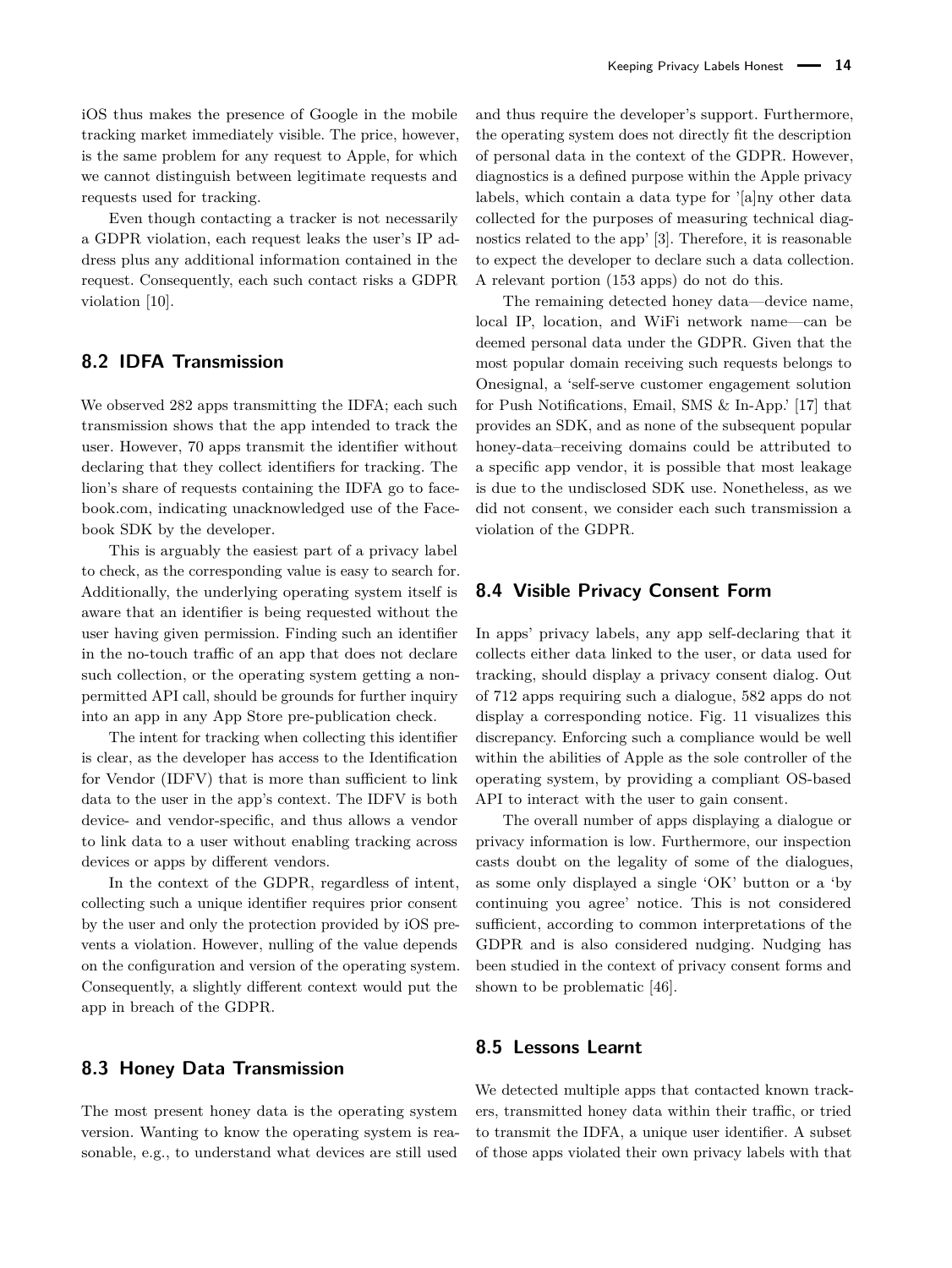behaviour. The overall number of disagreeing apps is small but significant, showing that merely declaring privacy labels is not sufficient; enforcement is required as well. We have shown that such enforcement is possible with limited resources by conducting this study.

Furthermore, we analysed the domains receiving tracker IDs and honey data, showing that app vendors rarely collect the data themselves but use third parties. Combined with the lack of privacy consent forms or their proper implementation, these observations paint a picture of developers not caring for what data is actually leaked; this is possibly due to them not actually being aware.

## <span id="page-14-0"></span>**9 Limitations**

Our methodology and the opaque ecosystem of data collection and processing entails some limitations in our approach and in the generalisability of our findings.

**Traffic Collection** We are using a jailbroken iPhone, and apps are able to tell whether or not an iPhone is jailbroken. However, there is no possibility of automating an iPhone without first jailbreaking it. Furthermore, our methodology is strictly no-touch. Depending on the control flow of the application, we do not proceed past any initial message boxes or form fields required to explore and use the app in its full extent. This inevitably leads to the loss of potential network traffic that an app generates while in use. Finally, we limit our traffic collection to one minute after startup and search only for non-obfuscated values. Any value transmitted after the first minute or in an obfuscated fashion is missed. Consequently, we only have a lower bound on the data an app transmits.

**Privacy Labels & Honey Data Transmission** Apple Privacy Labels declare only what data will be collected, with 'collected' being defined as 'stored longer than required to answer the single request'. This definition leaves the loophole of plausible deniability even if honey data is detected, as the honey data is transmitted but not stored. Consequently, we can make no inference on the usage of a transmitted value; our observation is limited to only its presence in a request. However, we consider the transmission of data to be a strong indicator of further processing.

**Visible Privacy Consent Form** Visually checking for a privacy consent form or notice comes with inherent drawbacks. Some of our apps were in a language that we do not understand; in those cases, we decided to exclude

the app from our study, as our account is localized in Germany and a valid consent form has to be presented in a form that the user can understand [\[6\]](#page-16-26). Furthermore, it is possible that the app displays a consent form as soon as the user starts interacting with the app, which would inevitably missed due to our no-touch approach.

## <span id="page-14-1"></span>**10 Related Work**

The related work can be split into work primarily concerning iOS privacy [\[21,](#page-16-27) [25,](#page-16-28) [26,](#page-16-29) [34,](#page-16-30) [35\]](#page-16-31), and primarily concerning Android privacy [\[29,](#page-16-32) [30,](#page-16-33) [36,](#page-16-34) [38–](#page-17-3)[40,](#page-17-7) [45,](#page-17-8) [48,](#page-17-9) [49\]](#page-17-10).

For iOS, dynamic analysis has been used to show that almost 80% of apps send and receive data within the first few seconds of launch, and that about half are sharing data with statistical and tracking libraries [\[35\]](#page-16-31). Static analysis has been used to detect data flow of private information showing that more than half of all studied apps are leaking the unique ID of the host device [\[26\]](#page-16-29). Both of these works shows that privacy information leaks from iOS apps are a threat and that traffic analysis is a powerful approach for detection.

Crossover work, covering both iOS and Android applications, has shown that developers for both iOS and Android are not keen on supplying information on how they collect privacy information, as only a fraction of inquiries were answered, with answers containing misleading information, and a noticeable proportion of vendors were unreachable [\[34\]](#page-16-30). Additionally, recent work has also shown that there is no meaningful difference in the data collection behavior of iOS and Android applications [\[33\]](#page-16-35). Further work showed that only a small fraction of mobile app users—both Android and iOS—can be considered privacy-aware [\[25\]](#page-16-28). Our work shows that, in their current state, Apple's privacy labels are unenforced and may thus contain misleading information, potentially misleading even the privacy-aware users.

Previous work on Android used app automation, traffic collection, and traffic analysis in a fashion similar to ours and revealed personal data transmissions [\[38,](#page-17-3) [42\]](#page-17-11), a trend of increased data collection across versions over time [\[39\]](#page-17-12), and a mismatch between the user's expectations concerning network transmissions and actual transmissions [\[29\]](#page-16-32). These findings show that mobile application traffic is rich in informative data, and can be examined for unexpected data leakage.

Orthogonal to our dynamic traffic collection and analysis approach, static analysis and symbolic execution has revealed leaks of sensitive information in An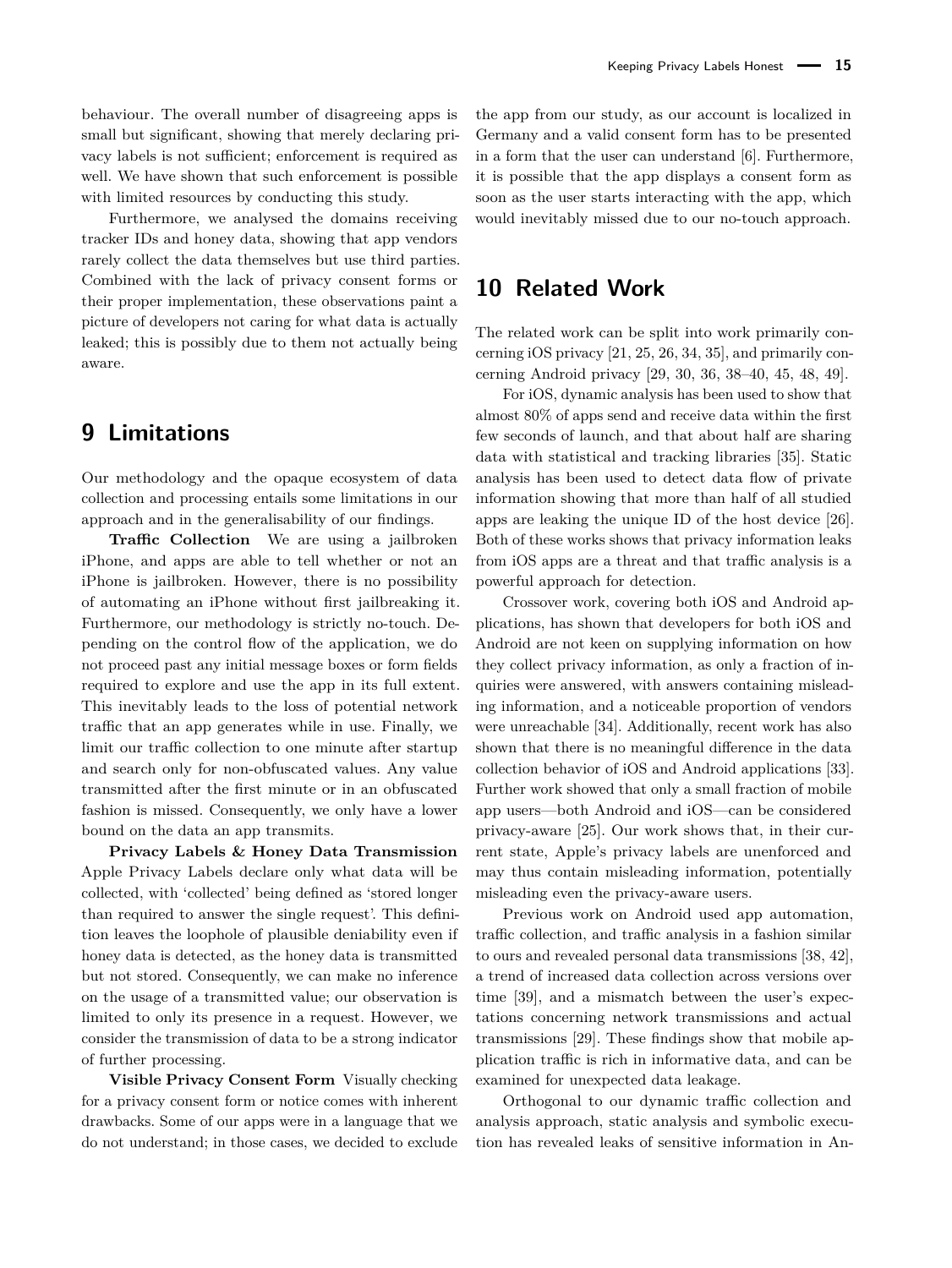droid apps, suggesting potential methodological transfer avenues for future research on iOS [\[30,](#page-16-33) [48\]](#page-17-9).

Finally, work on privacy policies showed mismatches between self-declared privacy policy and actual code behaviour [\[41,](#page-17-13) [49\]](#page-17-10) and that self-governed privacy policies do not lead to improved privacy preservation in applications [\[40\]](#page-17-7). Those works concur with our observation that self-declared privacy labels do diverge from actual observed app behaviour, and our conclusion that enforcement is required.

## <span id="page-15-0"></span>**11 Conclusion**

In summary, we comprehensively analyzed the current iOS Privacy Label ecosystem. A systematic survey of the currently deployed privacy labels in the iOS App Store, and an exploratory statistical analysis, allowed us to quantify various stereotypes concerning data-collection patterns, thus providing a basis for further research and more specific investigations.

As our data shows, the majority of apps still transmit personal information. If the introduction of the mandatory labels was hoped to deter privacy-violating actions, such an effect is not noticeable. Especially problematic in this respect are apps in the Games categories.

Next, we put the privacy labels to the test by developing a traffic collection framework for iOS. Using our workflow for automated app installation and execution, we recorded the network traffic of 1687 iOS apps. Before launch, we outfitted the apps with unique honey data, which allowed an unambiguous categorization of the observed network communication into the respective privacy categories.

Our experiment results show that, apparently, no validation of the privacy labels takes place from Apple's side. We were able to identify several apps that ignore their own labels, as they transmit data upon application launch that was not part of the app's privacy declaration. This is both surprising and concerning. It is surprising because our experiment demonstrates that a base-line validation of the labels is clearly feasible. Apple's App Store is known for its comparatively rigorous approval process. Hence, one would reasonably expect that steps similar to our framework take place during app approval.

Our results are concerning for two reasons: For one, it appears that an app's violation of its self-declared privacy label has no negative consequences, and that Apple does not enforce compliance with, or correctness of, the privacy labels. Thus, it is a valid concern that

this oversight might be abused more frequently in the future. Our experiments recorded potentially privacy related traffic only during application launch; we did not conduct any interaction with the apps. Thus, we likely only observed the figurative tip of the privacy violation iceberg.

Finally, we checked whether the apps complied with the GDPR, again with sobering results, as numerous apps transmit data that is prohibited under the law without any prior user interaction.

Our work shows that base-line checking of apps against their privacy labels is feasible even with limited resources, and that apparently this is currently not done by Apple, thus leaving developers free to simply lie to their users. Nonetheless, we consider the privacy labels introduced by Apple to be a big step in the right direction, as they provide customers with the ability to choose what data is collected, and for what purposes. However, it is important that the user can actually trust a provided privacy label.

**Future Work** We touched the topic of non–GDPRcompliant consent forms during our analysis of the app traffic, however, a more in-depth analysis of the consent dialogues and their effects on the data transmission remains to be done. Additionally, our analysis was only no-touch, leading to a significant portion of app traffic not being triggered. Developing a test framework that allows for meaningful app interaction would significantly improve the ability to evaluate the truthfulness of the privacy labels.

## **12 Availability**

Our data and programs are available at [https://github.](https://github.com/Keeping-Privacy-Labels-Honest/Main) [com/Keeping-Privacy-Labels-Honest/Main.](https://github.com/Keeping-Privacy-Labels-Honest/Main) If you have any questions you can either use the linked GitHub organization or our email addresses as points of contact.

## **13 Acknowledgements**

This project has received funding from the European Union's Horizon 2020 research and innovation program under grant agreement No 101019206. This project also received funding by the Deutsche Forschungsgemeinschaft (DFG, German Research Foundation) under Germany's Excellence Strategy - EXC 2092 CASA - 390781972.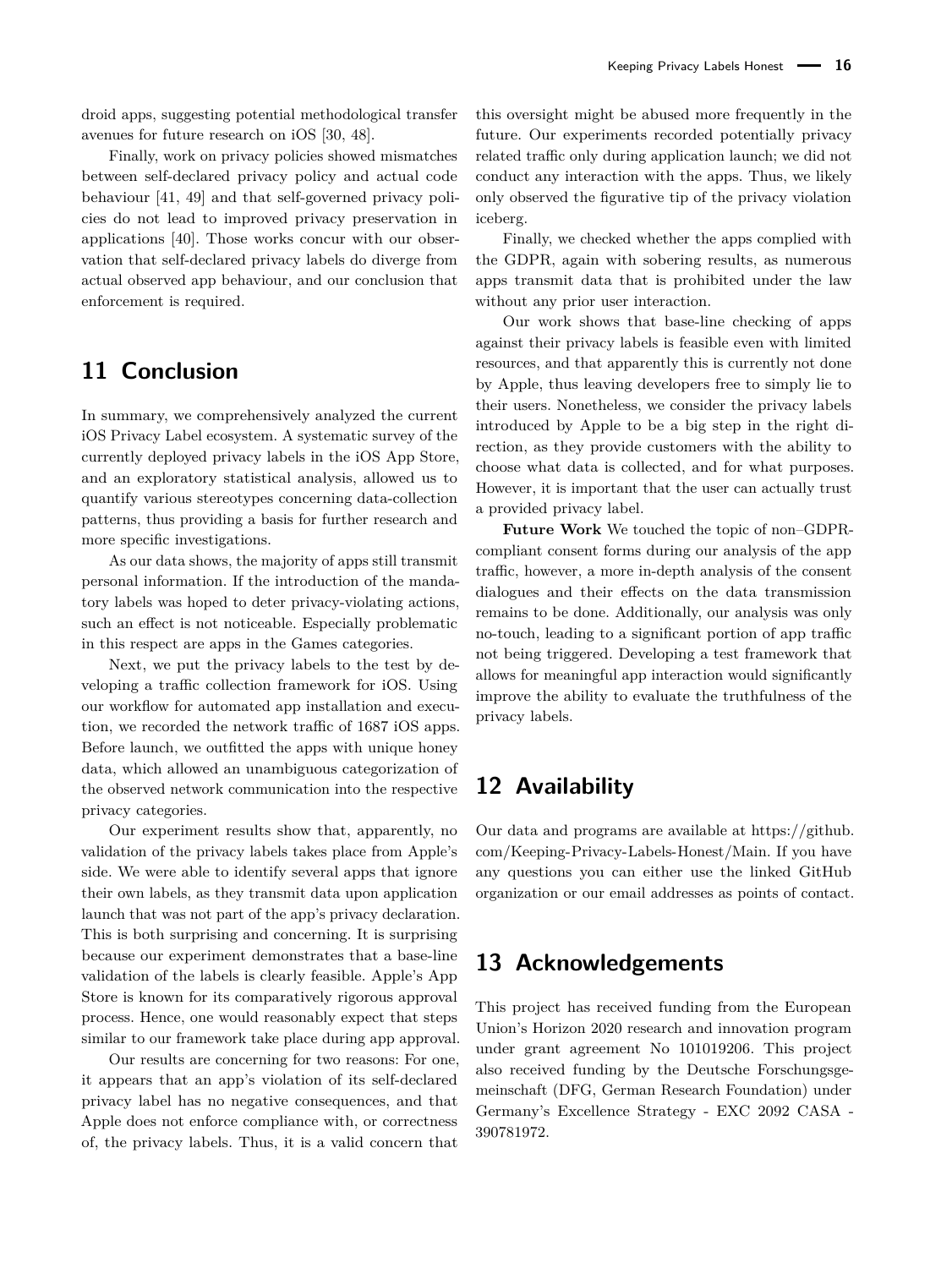## **References**

- <span id="page-16-3"></span>[1] 22 biggest GDPR fines of 2019, 2020, and 2021 (so far). [https://www.tessian.com/blog/biggest-gdpr-fines-2020/.](https://www.tessian.com/blog/biggest-gdpr-fines-2020/) Accessed: 2021-11-24.
- <span id="page-16-15"></span>[2] 3u - an all-in-one tool for iOS devices. [http://www.3u.com/.](http://www.3u.com/) Accessed: 2021-08-24.
- <span id="page-16-5"></span>[3] App privacy details on the App Store. [https://developer.](https://developer.apple.com/app-store/app-privacy-details/) [apple.com/app-store/app-privacy-details/.](https://developer.apple.com/app-store/app-privacy-details/) Accessed: 2021- 10-22.
- <span id="page-16-14"></span>[4] App privacy labels now live on the App Store. [https://](https://developer.apple.com/news/?id=3wann9gh) [developer.apple.com/news/?id=3wann9gh.](https://developer.apple.com/news/?id=3wann9gh) Accessed: 2021- 11-01.
- <span id="page-16-4"></span>[5] Apple privacy statement. [https://www.apple.com/privacy/.](https://www.apple.com/privacy/) Accessed: 2021-11-24.
- <span id="page-16-26"></span>[6] Art. 12 GDPR. [https://eur-lex.europa.eu/eli/reg/2016/679/](https://eur-lex.europa.eu/eli/reg/2016/679/oj) [oj.](https://eur-lex.europa.eu/eli/reg/2016/679/oj) Accessed: 2021-11-30.
- <span id="page-16-13"></span>[7] Art. 7 GDPR. [https://eur-lex.europa.eu/eli/reg/2016/679/](https://eur-lex.europa.eu/eli/reg/2016/679/oj) [oj.](https://eur-lex.europa.eu/eli/reg/2016/679/oj) Accessed: 2021-08-10.
- <span id="page-16-6"></span>[8] Data privacy day at Apple: Improving transparency and empowering users. [https://www.apple.com/newsroom/2021/](https://www.apple.com/newsroom/2021/01/data-privacy-day-at-apple-improving-transparency-and-empowering-users/) [01/data-privacy-day-at-apple-improving-transparency-and](https://www.apple.com/newsroom/2021/01/data-privacy-day-at-apple-improving-transparency-and-empowering-users/)[empowering-users/.](https://www.apple.com/newsroom/2021/01/data-privacy-day-at-apple-improving-transparency-and-empowering-users/) Accessed: 2021-10-22.
- <span id="page-16-22"></span>[9] Easylist. [https://easylist.to/index.html.](https://easylist.to/index.html) Accessed: 2022-03- 03.
- <span id="page-16-12"></span>[10] Positionsbestimmung der Konferenz der unabhängigen Datenschutzbehörden des Bundes und der Länder, Punkt 9. [https://www.ldi.nrw.de/mainmenu\\_Datenschutz/submenu\\_](https://www.ldi.nrw.de/mainmenu_Datenschutz/submenu_Technik/Inhalt/TechnikundOrganisation/Inhalt/Zur-Anwendbarkeit-des-TMG-fuer-nicht-oeffentliche-Stellen-ab-dem-25_-Mai-2018/Positionsbestimmung-TMG.pdf) [Technik/Inhalt/TechnikundOrganisation/Inhalt/Zur-](https://www.ldi.nrw.de/mainmenu_Datenschutz/submenu_Technik/Inhalt/TechnikundOrganisation/Inhalt/Zur-Anwendbarkeit-des-TMG-fuer-nicht-oeffentliche-Stellen-ab-dem-25_-Mai-2018/Positionsbestimmung-TMG.pdf)[Anwendbarkeit-des-TMG-fuer-nicht-oeffentliche-Stellen](https://www.ldi.nrw.de/mainmenu_Datenschutz/submenu_Technik/Inhalt/TechnikundOrganisation/Inhalt/Zur-Anwendbarkeit-des-TMG-fuer-nicht-oeffentliche-Stellen-ab-dem-25_-Mai-2018/Positionsbestimmung-TMG.pdf)[ab-dem-25\\_-Mai-2018/Positionsbestimmung-TMG.pdf.](https://www.ldi.nrw.de/mainmenu_Datenschutz/submenu_Technik/Inhalt/TechnikundOrganisation/Inhalt/Zur-Anwendbarkeit-des-TMG-fuer-nicht-oeffentliche-Stellen-ab-dem-25_-Mai-2018/Positionsbestimmung-TMG.pdf) Accessed: 2021-11-30.
- <span id="page-16-18"></span>[11] Frida. [https://frida.re/docs/home/.](https://frida.re/docs/home/) Accessed: 2021-08-10.
- <span id="page-16-2"></span>[12] The history of the General Data Protection Regulation. [https://edps.europa.eu/data-protection/data-protection/](https://edps.europa.eu/data-protection/data-protection/legislation/history-general-data-protection-regulation_en) [legislation/history-general-data-protection-regulation\\_en.](https://edps.europa.eu/data-protection/data-protection/legislation/history-general-data-protection-regulation_en) Accessed: 2021-11-24.
- <span id="page-16-23"></span>[13] iOS API advertisingidentifier. [https://developer.apple.com/](https://developer.apple.com/documentation/adsupport/asidentifiermanager/1614151-advertisingidentifier) [documentation/adsupport/asidentifiermanager/1614151](https://developer.apple.com/documentation/adsupport/asidentifiermanager/1614151-advertisingidentifier) [advertisingidentifier.](https://developer.apple.com/documentation/adsupport/asidentifiermanager/1614151-advertisingidentifier) Accessed: 2021-11-24.
- <span id="page-16-20"></span>[14] Jailbreak for iPhone 5s through iPhone X, iOS 12.0 and up. [https://checkra.in/.](https://checkra.in/) Accessed: 2021-11-24.
- <span id="page-16-17"></span>[15] mitmproxy. [https://mitmproxy.org/.](https://mitmproxy.org/) Accessed: 2021-08-10.
- <span id="page-16-0"></span>[16] Number of smartphone users from 2016 to 2021. [https://](https://www.statista.com/statistics/330695/number-of-smartphone-users-worldwide/) [www.statista.com/statistics/330695/number-of-smartphone](https://www.statista.com/statistics/330695/number-of-smartphone-users-worldwide/)[users-worldwide/.](https://www.statista.com/statistics/330695/number-of-smartphone-users-worldwide/) Accessed: 2021-11-24.
- <span id="page-16-25"></span>[17] Onesignal. [https://onesignal.com/.](https://onesignal.com/) Accessed: 2022-03-04.
- <span id="page-16-10"></span>[18] Regulation (EU) 2016/679 of the European Parliament and of the Council. [https://eur-lex.europa.eu/eli/reg/2016/679/](https://eur-lex.europa.eu/eli/reg/2016/679/oj) [oj.](https://eur-lex.europa.eu/eli/reg/2016/679/oj) Accessed: 2021-08-10.
- <span id="page-16-19"></span>[19] SSL kill switch 2. [https://github.com/nabla-c0d3/ssl-kill](https://github.com/nabla-c0d3/ssl-kill-switch2)[switch2.](https://github.com/nabla-c0d3/ssl-kill-switch2) Accessed: 2021-08-10.
- <span id="page-16-21"></span>[20] Use the Apple Configurator 2 command-line tool. [https:](https://support.apple.com/guide/apple-configurator-2/use-the-command-line-tool-cad856a8ea58/mac) [//support.apple.com/guide/apple-configurator-2/use-the](https://support.apple.com/guide/apple-configurator-2/use-the-command-line-tool-cad856a8ea58/mac)[command-line-tool-cad856a8ea58/mac.](https://support.apple.com/guide/apple-configurator-2/use-the-command-line-tool-cad856a8ea58/mac) Accessed: 2021-08- 10.
- <span id="page-16-27"></span>[21] Y. Agarwal and M. Hall, "ProtectMyPrivacy: Detecting and mitigating privacy leaks on iOS devices using crowdsourcing," in The 11th International Conference on Mobile

Systems, Applications, and Services (MobiSys'13), 2013.

- <span id="page-16-1"></span>[22] M. I. Akbas, R. N. Avula, M. A. Bassiouni, and D. Turgut, "Social network generation and friend ranking based on mobile phone data," in 2013 IEEE International Conference on Communications (ICC), 2013.
- <span id="page-16-11"></span>[23] B. Andow, S. Y. Mahmud, J. Whitaker, W. Enck, B. Reaves, K. Singh, and S. Egelman, "Actions speak louder than words: Entity-sensitive privacy policy and data flow analysis with PoliCheck," in 29th USENIX Security Symposium (USENIX Security 20), 2020.
- <span id="page-16-24"></span>[24] B. C. Arnold, Pareto Distributions. New York: Chapman and Hall/CRC, 2015. [Online]. Available: <https://doi.org/10.1201/b18141>
- <span id="page-16-28"></span>[25] Z. Benenson, F. Gassmann, and L. Reinfelder, "Android and iOS users' differences concerning security and privacy," in ACM SIGCHI Conference on Human Factors in Computing Systems (CHI'13), 2013.
- <span id="page-16-29"></span>[26] M. Egele, C. Kruegel, E. Kirda, and G. Vigna, "PiOS: Detecting privacy leaks in iOS applications," in The 18th Annual Network & Distributed System Security Symposium (NDSS'11), 2011.
- <span id="page-16-8"></span>[27] P. Emami-Naeini, J. Dheenadhayalan, Y. Agarwal, and L. Faith Cranor, "Which privacy and security attributes most impact consumers' risk perception and willingness to purchase IoT devices?" in IEEE Symposium on Security and Privacy, 2021.
- <span id="page-16-9"></span>[28] P. Emami-Naeini, H. Dixon, Y. Agarwal, and L. F. Cranor, "Exploring how privacy and security factor into IoT device purchase behavior," in Proceedings of the 2019 CHI Conference on Human Factors in Computing Systems, 2019.
- <span id="page-16-32"></span>[29] D. Ferreira, V. Kostakos, A. R. Beresford, J. Lindqvist, and A. K. Dey, "Securacy: An empirical investigation of Android applications' network usage, privacy and security," in Proceedings of the 8th ACM Conference on Security & Privacy in Wireless and Mobile Networks (WiSec '15), 2015.
- <span id="page-16-33"></span>[30] C. Gibler, J. Crussell, J. Erickson, and H. Chen, "AndroidLeaks: Automatically detecting potential privacy leaks in android applications on a large scale," in Trust and Trustworthy Computing, 2012.
- <span id="page-16-16"></span>[31] M. H. Herzog, G. Francis, and A. Clarke, The Multiple Testing Problem. Springer, 2019.
- <span id="page-16-7"></span>[32] P. G. Kelley, J. Bresee, L. F. Cranor, and R. W. Reeder, "A "nutrition label" for privacy," in Proceedings of the 5th Symposium on Usable Privacy and Security, ser. SOUPS '09, 2009.
- <span id="page-16-35"></span>[33] K. Kollnig, A. Shuba, R. Binns, M. V. Kleek, and N. Shadbolt, "Are iPhones Really Better for Privacy? A Comparative Study of iOS and Android Apps," Proceedings on Privacy Enhancing Technologies, 2022.
- <span id="page-16-30"></span>[34] J. L. Kröger, J. Lindemann, and D. Herrmann, "How do app vendors respond to subject access requests? a longitudinal privacy study on iOS and Android apps," in The 15th International Conference on Availability, Reliability and Security (ARES 2020), 2020.
- <span id="page-16-31"></span>[35] A. Kurtz, A. Weinlein, C. Settgast, and F. Freiling, "DiOS: Dynamic privacy analysis of iOS applications," in Technical Report, 2014.
- <span id="page-16-34"></span>[36] A. Mylonas, M. Theoharidou, and D. Gritzalis, "Assessing privacy risks in Android: A user-centric approach," in Risk Assessment and Risk-Driven Testing, 2014.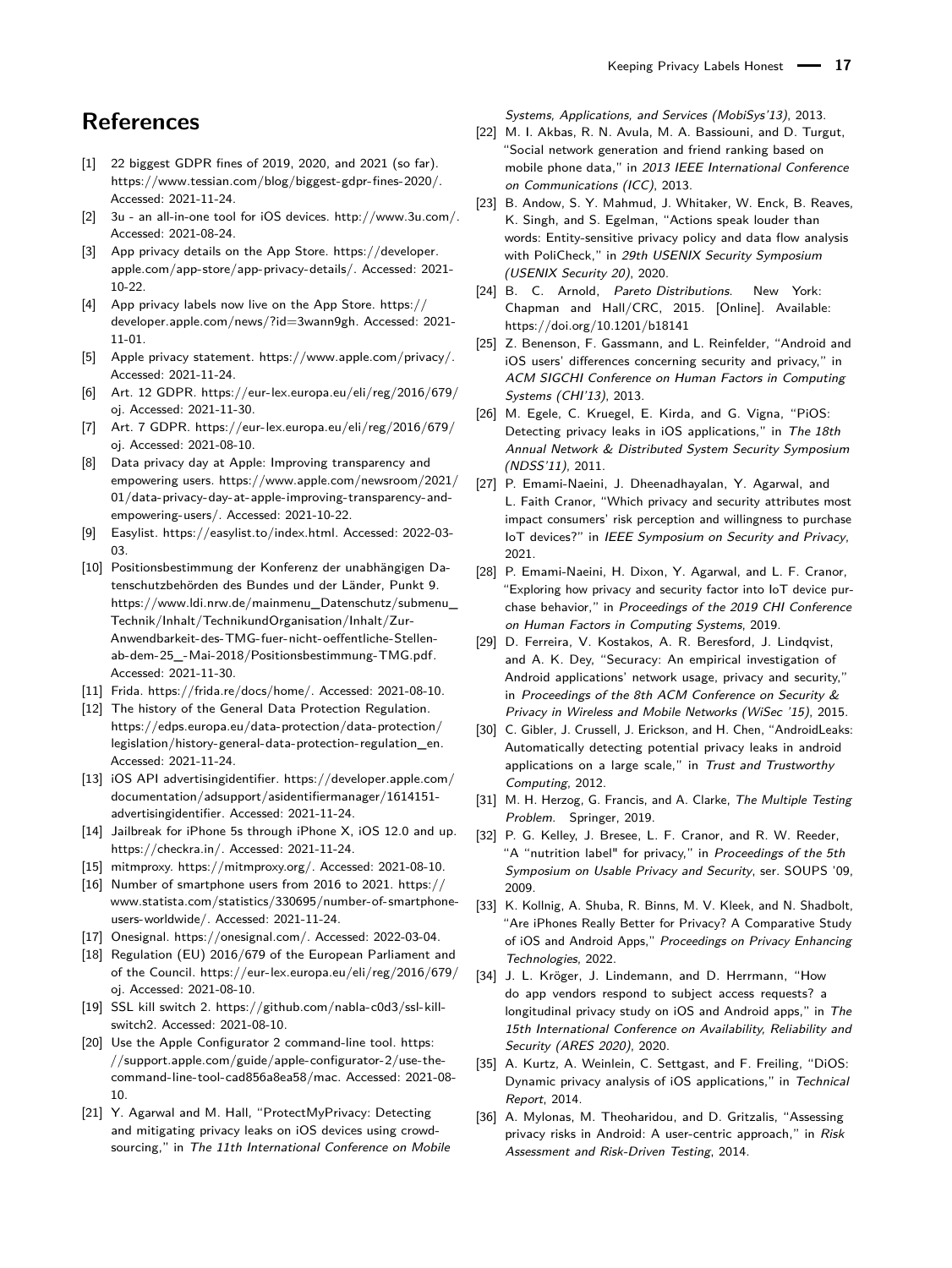- <span id="page-17-1"></span>[37] K. A. Nguyen, R. N. Akram, K. Markantonakis, Z. Luo, and C. Watkins, "Location tracking using smartphone accelerometer and magnetometer traces," in Proceedings of the 14th International Conference on Availability, Reliability and Security, 2019.
- <span id="page-17-3"></span>[38] T. T. Nguyen, M. Backes, N. Marnau, and B. Stock, "Share first, ask later (or never?) studying violations of gdpr's explicit consent in Android apps," in 30th USENIX Security Symposium (USENIX Security 21), 2021.
- <span id="page-17-12"></span>[39] J. Ren, M. Lindorfer, D. Dubois, A. Rao, D. Choffnes, and N. Vallina-Rodriguez, "Bug fixes, improvements,... and privacy leaks—a longitudinal study of PII leaks across Android app versions," in Proc. of the Network and Distributed System Security Symposium (NDSS), 2018.
- <span id="page-17-7"></span>[40] I. Reyes, P. Wijesekera, J. Reardon, A. E. B. On, A. Razaghpanah, N. Vallina-Rodriguez, and S. Egelman, ""won't somebody think of the children?" examining COPPA compliance at scale," in Proceedings on Privacy Enhancing Technologies Symposium (PoPETS 2018), 2018.
- <span id="page-17-13"></span>[41] R. Slavin, X. Wang, M. B. Hosseini, J. Hester, R. Krishnan, J. Bhatia, T. D. Breaux, and J. Niu, "Toward a framework for detecting privacy policy violations in Android application code," in Proceedings of the 38th International Conference on Software Engineering (ICSE '16), 2016.
- <span id="page-17-11"></span>[42] R. Stevens, C. Gibler, J. Crussell, J. Erickson, and H. Chen, "Investigating user privacy in Android ad libraries," in Workshop on Mobile Security Technologies (MoST), 2012.
- <span id="page-17-0"></span>[43] D. Sun and W. C. Lau, "Social relationship classification based on interaction data from smartphones," in 2013 IEEE International Conference on Pervasive Computing and Communications Workshops (PERCOM Workshops), 2013.
- <span id="page-17-4"></span>[44] C. Taylor and A. Marchi, Corpus Approaches to Discourse: A Critical Review. Routledge, 2018.
- <span id="page-17-8"></span>[45] M. Theoharidou, A. Mylonas, and D. Gritzalis, "A risk assessment method for smartphones," in Information Security and Privacy Research, 2012.
- <span id="page-17-6"></span>[46] C. Utz, M. Degeling, S. Fahl, F. Schaub, and T. Holz, "(un)informed consent: Studying GDPR consent notices in the field," in Proceedings of the 2019 ACM SIGSAC Conference on Computer and Communications Security, 2019.
- <span id="page-17-2"></span>[47] C. Wang, C. Wang, Y. Chen, L. Xie, and S. Lu, "Smartphone privacy leakage of social relationships and demographics from surrounding access points," in 2017 IEEE 37th International Conference on Distributed Computing Systems (ICDCS), 2017.
- <span id="page-17-9"></span>[48] Z. Yang, M. Yang, Y. Zhang, G. Gu, P. Ning, and X. S. Wang, "AppIntent: Analyzing sensitive data transmission in Android for privacy leakage detection," in Proceedings of the 2013 ACM SIGSAC Conference on Computer & Communications Security (CCS'13), 2013.
- <span id="page-17-10"></span>[49] S. Zimmeck, P. Story, D. Smullen, A. Ravichander, Z. Wang, J. Reidenberg, N. C. Russell, and N. Sadeh, "MAPS: Scaling privacy compliance analysis to a million apps," in Proceedings on Privacy Enhancing Technologies Symposium (PoPETS 2019), 2019.

## <span id="page-17-5"></span>**Appendix**

This Appendix contains additional information and plots concerning the analysis of privacy labels and how to generate keyness plots.

## **Generating Keyness Plots**

Our analysis relied on keyness plots, widely used in linguistics to examine differences between texts by analysing the word counts via  $\chi^2$  statistics. As this statistical technique is uncommon in computer science, we give a brief introduction on how to generate and interpret a keyness plot, based on simple fictional data.

Let's assume a fruit basket containing 100 apples, 100 pears, and 100 oranges. Each fruit can either be sweet, sour, or bitter, as shown in Table [3.](#page-17-14) We want to compare the flavour profile of the apples to the flavour profiles of the remaining fruits.

<span id="page-17-14"></span>**Table 3.** 300 fruits classified by flavour

|               | <b>Apples</b> | Pears | Orange |
|---------------|---------------|-------|--------|
| Sweet         | 20            | 60    | 10     |
| Sour          | 60            | 10    | 40     |
| <b>Bitter</b> | 20            | 30    | 50     |

We now calculate the keyness for the three different flavour attributes. Our chosen metric for keyness is  $\chi^2$ , calculated from the expected numbers *E* of apples, pears and oranges with each flavour.

**Sweet:**

$$
distribution = \frac{20 + 60 + 10}{300} = 30\%
$$

$$
E(\text{apple}) = 30\% \times 100 = 30
$$

 $E(\text{pear} + \text{orange}) = 30\% \times 200 = 60$ 

$$
\chi^2_{\text{sweet}} = \frac{(20 - 30)^2}{30} + \frac{(70 - 60)^2}{60} = 5
$$

**Sour:**

distribution = 
$$
\frac{60 + 10 + 40}{300} = 36\%
$$

$$
E(\text{apple}) = 36\% \times 100 = 36
$$

$$
E(\text{pear} + \text{orange}) = 36\% \times 200 = 72
$$

$$
\chi_{\text{sour}}^2 = \frac{(60 - 36)^2}{36} + \frac{(50 - 72)^2}{72} = 22.72
$$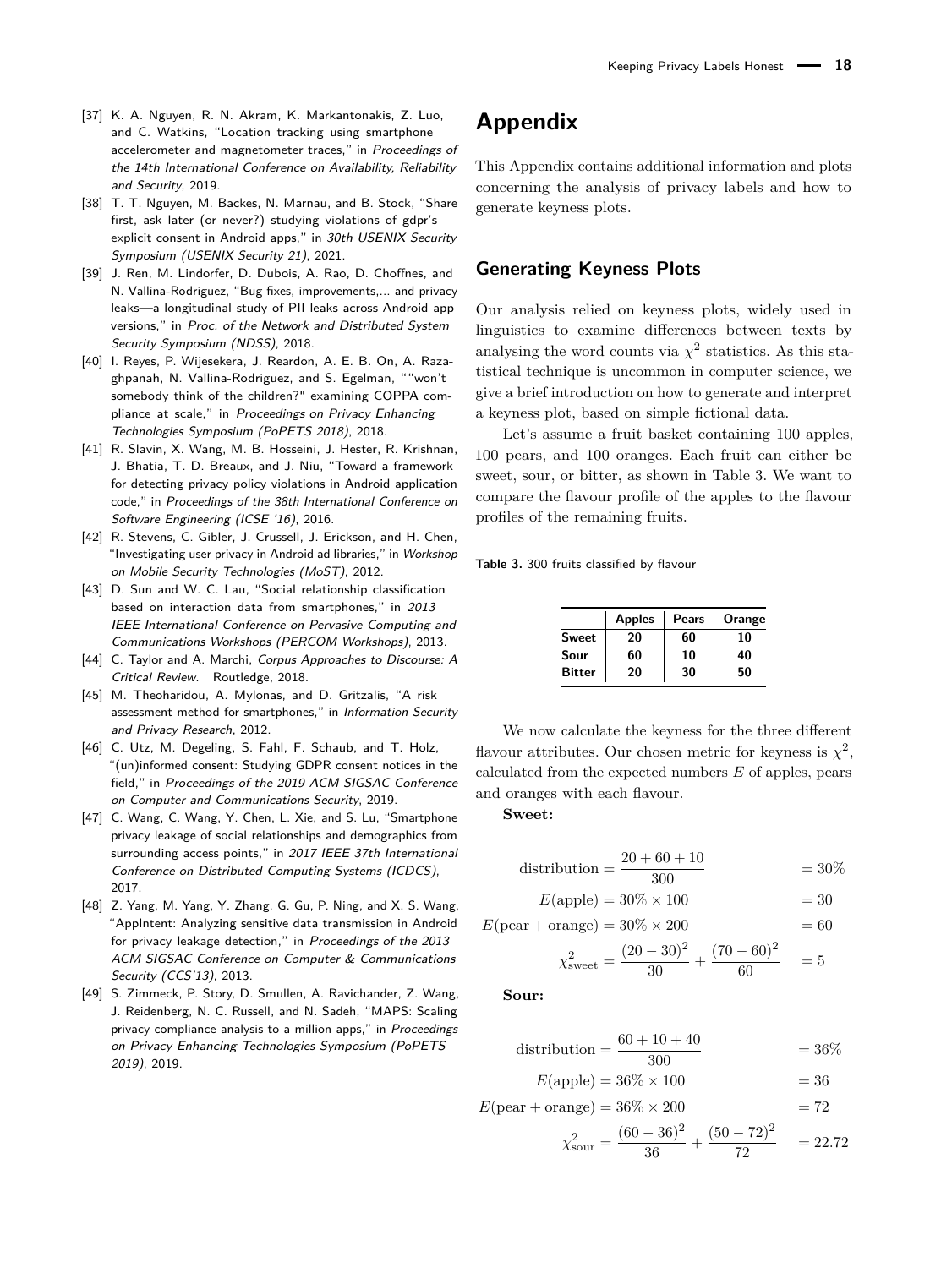#### **Bitter:**

$$
distribution = \frac{20 + 30 + 50}{300} = 33\%
$$

$$
E(\text{apple}) = 33\% \times 100 = 33
$$

 $E(\text{pear} + \text{orange}) = 33\% \times 200 = 66$ 

$$
\chi^2_{\text{bitter}} = \frac{(20 - 33)^2}{33} + \frac{(80 - 66)^2}{66} = 8.1
$$

The resulting keyness plot (Fig. [12\)](#page-18-2) shows that 'sour' has a high keyness for the set of apples, i.e., apples are more frequently sour than either pears or oranges, whereas 'sweet' and 'bitter' have higher keyness for the other two fruits, i.e., apples are less often sweet or bitter.

<span id="page-18-2"></span>

**Fig. 12.** Keyness plot for apples.

## **Plots & Tables**

<span id="page-18-1"></span>

**Fig. 13.** The proportion of apps collecting linked or not linked data for a given purpose.

<span id="page-18-0"></span>

**(a)** Proportion of apps collecting data types not linked to the user.







**(c)** Proportion of apps collecting data types for tracking.

**Fig. 14.** Plots showing the proportion of apps collecting data types split across privacy type.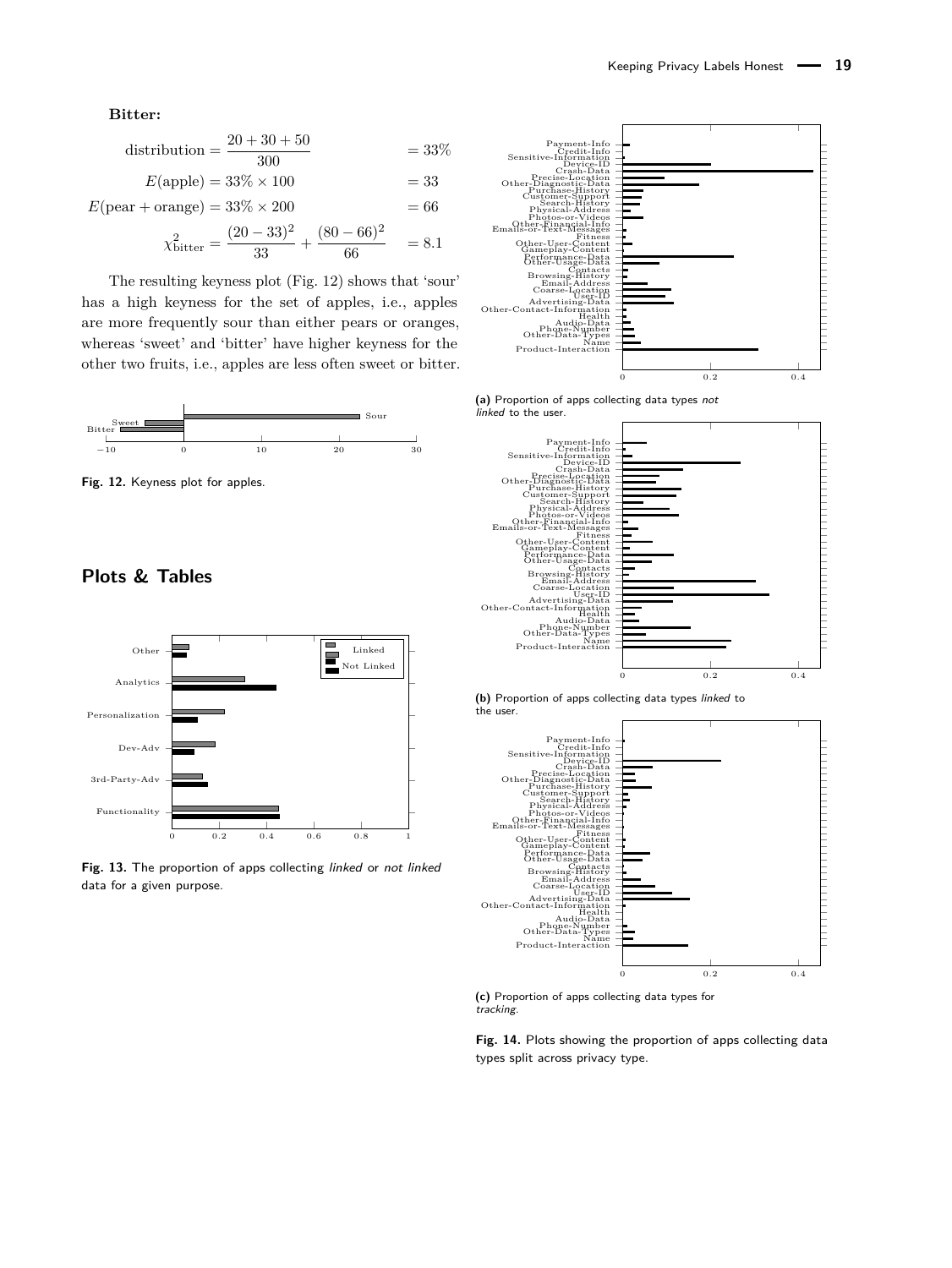<span id="page-19-0"></span>

**(a)** Proportion of apps collecting data types linked to the user split across the purposes.

**(b)** Proportion of apps collecting data types linked to the user split across the purposes.

**Fig. 15.** Proportion of apps collecting data types split across the purposes.